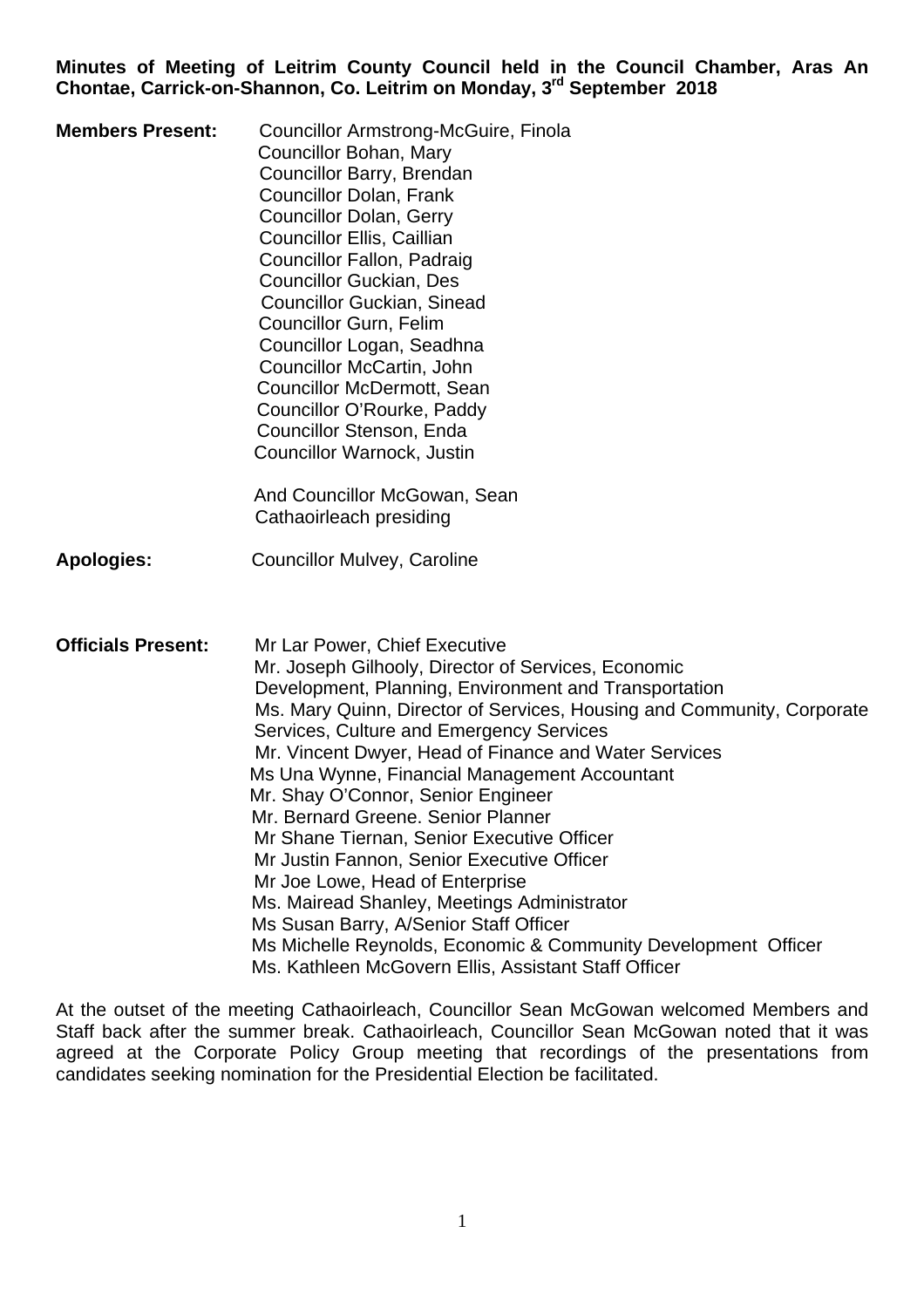# **18/129**

## **03/09/2018 Votes of Sympathy**

The Members extended a vote of sympathy to the following:

- Margaret Hegarty, Corduff, Gorvagh on the death of Peg Hagarty.
- Helen Flynn, Hill Street, Mohill on the death of Richard Flynn.
- Trish Gilchriest, No 5 Fairgreen Leitrim Village, Carrick-on-Shannon on the death of James Gilchriest.
- The Family & Friends of the Late Robert Quinn, Fenagh, Co Leitrim.
- Eoin Kane, Lavaur, Drumshanbo, Co Leitrim on the death of Maria Kane.
- Tomas & Marie Beirne, Drumleague, Leitrim, Carrick-on-Shannon on the death of Tommy Beirne.
- Michael Glancy, Park Drive, Carrick-on-Shannon, Co Leitrim on the death of Mary Glancy.
- Mary Burke, Autumn View, Carrick-on-Shannon, Co Leitrim on the death of Agnes Coles

## **18/130**

## **03/09/2018 Deimhniu Miontuairisci**

## **Proposed by Councillor Mary Bohan seconded by Councillor Enda Stenson and UNANIMOUSLY RESOLVED:**

"That the Minutes of Leitrim County Council Meeting held in the Council Chamber, Aras An Chontae, Carrick-on-Shannon, Co Leitrim on Monday, 2nd July 2018 be adopted".

#### **18/131 03/09/2018 Market Yard, Carrick-on-Shannon**

Report Ref 18-C-04 from Mr. Lar Power, Chief Executive in relation to erecting a proposed roof canopy over the South Western area of the Market Yard, Carrick on Shannon; the erection of a new gate to the existing archway to the south west of the Yard; along with associated site works & services. The proposed works are being undertaken in partnership with MRD (Carrick on Shannon) Ltd in accordance with Section 179 of the Planning & Development Acts 2000-2017 and Part 8 of the Planning and Development Regulations 2001-2018, as circulated to the Members, appears as **Appendix 1** to the Minutes of this meeting in the Minute Book.

#### **Proposed by Councillor Finola Armstrong McGuire, seconded by Councillor Enda Stenson and RESOLVED:**

"That the erection of a proposed roof canopy over the South Western area of the Market Yard, Carrick on Shannon; the erection of a new gate to the existing archway to the south west of the Yard; along with associated site works & services. The proposed works are being undertaken in partnership with MRD (Carrick on Shannon) Ltd be approved".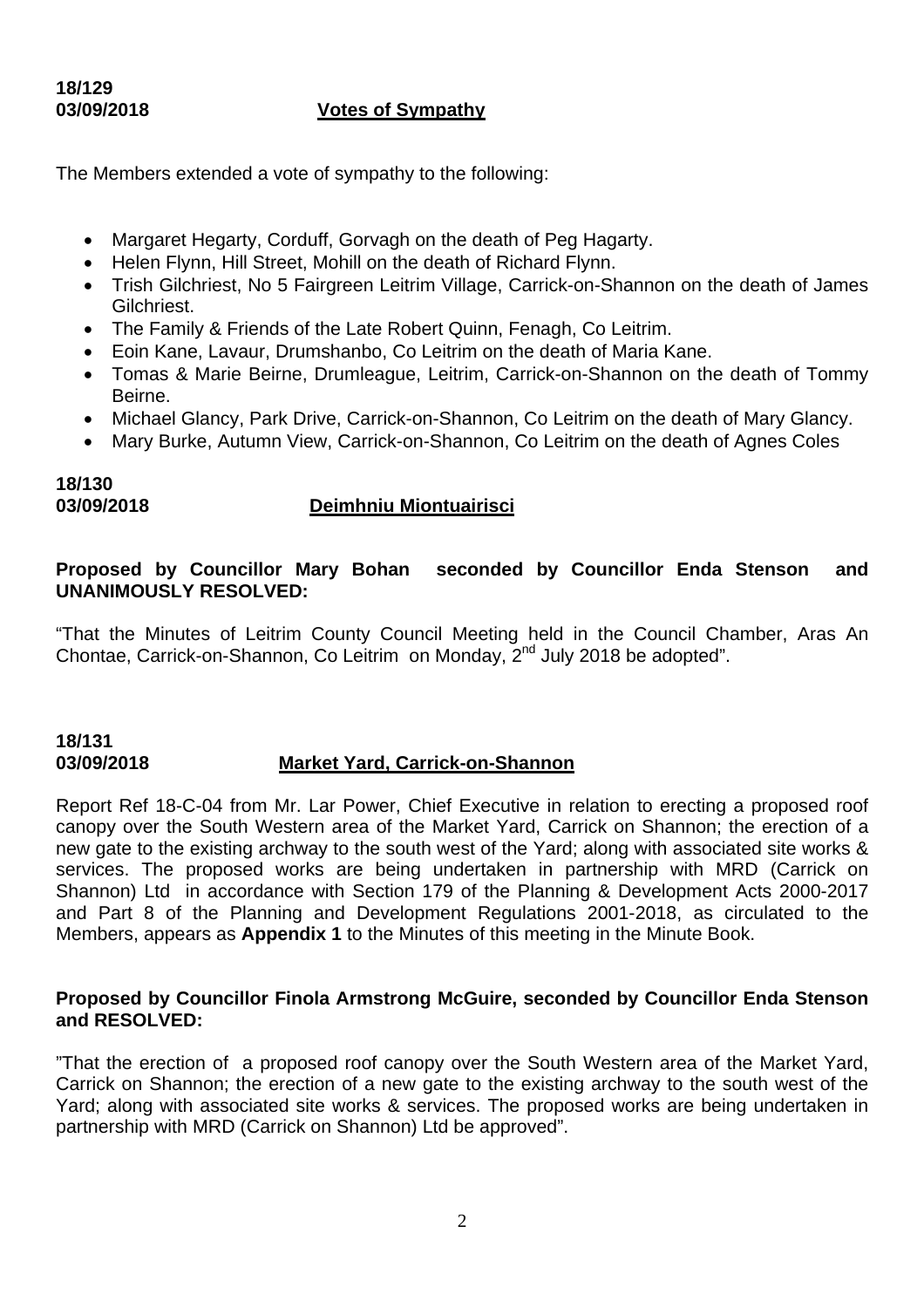Councillor Des Guckian said he opposed the development and that he would not be rubber stamping this proposal. Councillor Des Guckian said Leitrim County Council is on "very thin ice" in supporting this development and it is "setting a very dangerous precedent".

Councillor Des Guckian said the report submitted to the Elected Members lacked detail including cost projections, maps were vague and lacked Computer Aided Designs of the proposed development project. Councillor Des Guckian stated that there were issues in regard to the legal ownership of the site, some stakeholders had not been contacted about MRD's intention to carry out these works and the question about right of way.

Mr Joseph Gilhooly advised that the documents provided are not design documents and that level of detail is not required at Part VIII stage. Any issues in regard to right of way or ownership are not a matter for the Part VIII stage.

Mr Bernard Greene advised that the proposal to provide a new timber gateway to the existing inner archway shall not be permitted pursuant to this Part VIII approval. Revised proposals in this regard are to be submitted to the Planning Authority before this part of the development is progressed.

The archaeological mitigation recommendations contained in the submission from the Department of Culture, Heritage and the Gaeltachts Affairs shall be adhered to by the successful contractor and consideration for the dissemination/presentation of archaeological findings shall be discussed with the Department of Culture, Heritage and the Gaeltacht Affairs.

At present this proposal has not reached the design stage and there is no necessity at this stage for the proposed development to be costed in the document and as this project has yet to go to tender stage no final costing is available.

## **18/132 03/09/2018 Disposal of Rural Cottage and adjoining site**

Notice of Intention dated 9<sup>th</sup> August 2018 from Shane Tiernan, Senior Executive Officer, Housing and Corporate Services, in relation to the disposal of Rural cottage and adjoining site comprising circa 0.275 acres (0.18 Hectares) in the townland of Gortatresk, Killargue, Dromahaire, Co Leitrim – Folio No LM1106F in accordance with Section 183 of the Local Government Act, 2001 as circulated to all Members which appears as **Appendix 2** to the Minutes of this meeting in the Minute Book.

## **Proposed by Councillor Mary Bohan seconded by Councillor Frank Dolan and UNANIMOUSLY RESOLVED:**

"That the disposal of rural cottage and adjoining site comprising circa 0.275 acres (0.18 Hectares) in the townland of Gortatresk, Killargue, Dromahaire, Co Leitrim – Folio No LM1106F in accordance with Section 183 of the Local Government Act, 2001 and Notice of Intention dated 9<sup>th</sup> August 2018 as circulated to all Members be approved".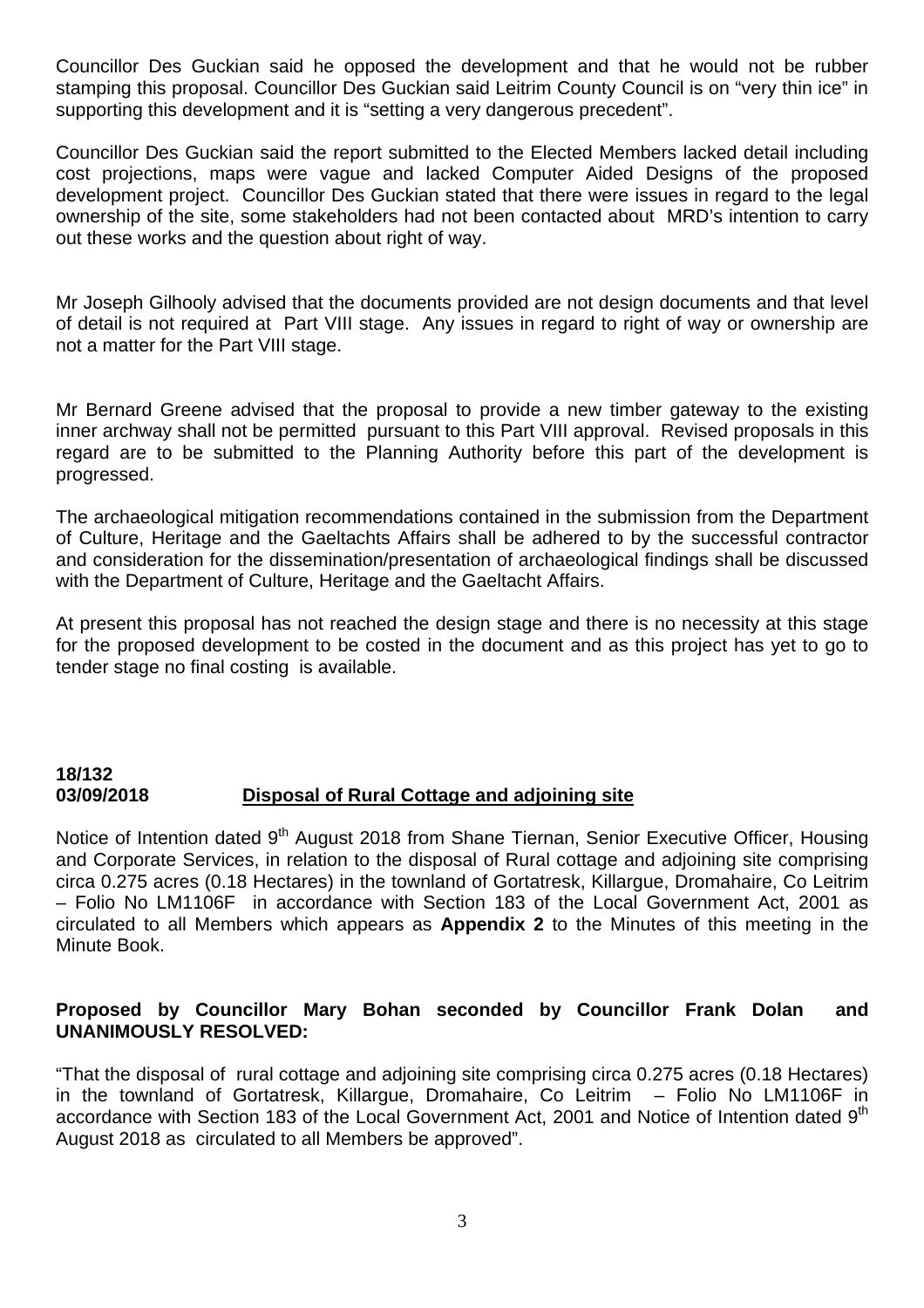# **18/133**

## **03/09/2018 Disposal of land**

Notice of Intention dated August 2018 from Seamus O'Connor, Senior Engineer, Roads in relation to the disposal of land at Tullylannan, Leitrim Village, Co Leitrim comprising circa 0.061 acres (0.025 Hectares) in the townland of Tullylannan, Co Leitrim (registered in the name of Leitrim County Council – Folio No LM19158) in accordance with Section 183 of the Local Government Act, 2001 as circulated to all Members which appears as **Appendix 3** to the Minutes of this meeting in the Minute Book.

#### **Proposed by Councillor Finola Armstrong McGuire seconded by Councillor Enda Stenson and UNANIMOUSLY RESOLVED:**

"That the disposal of land at Tullylannan, Leitrim Village, Co Leitrim comprising circa 0.061 acres (0.025 Hectares) in the townland of Tullylannan, Co Leitrim (registered in the name of Leitrim County Council – Folio No LM19158) in accordance with Section 183 of the Local Government Act, 2001 and Notice of Intention dated August 2018 as circulated to all Members be approved".

#### **18/134 03/09/2018 Budgetary Process**

Mr. Vincent Dwyer, Head of Finance & Water Services presented a detailed overview of the Budgetary Process for 2019. A copy of the Presentation appears as **Appendix 4** to the Minutes of this Meeting in the Minute Book.

The update was noted by the Members.

#### **18/135 03/09/2018 Setting of the Local Adjustment Factor for Local Property Tax Rates for 2019**

The Cathaoirleach, Councillor Sean McGowan invited the Chief Executive to give an overview of the setting the Local Adjustment Factor for the Local Property Tax Rates in Leitrim for 2019.

Mr. Power informed the Members that a public consultation process on the setting of the Local Adjustment Factor for Local Property Tax Rates for 2019 had taken place from 25th July, 2018 to 27th August, 2018. He advised that no submissions were received during the public consultation. A copy of the report as circulated to the Members appears as **Appendix 5** to the Minutes of this Meeting in the Minute Book.

Mr. Power invited Mr. Vincent Dwyer, Head of Finance and Water Services to give his presentation.

Mr. Dwyer outlined that the value of a potential increase or decrease in the 2019 Local Property Tax if the variation of 5% is implemented would be  $+/ \in$ 106,670 and that every 1% variation equates to approximately  $+/- \le 21,334.00$  to Leitrim County Council. He also advised that Leitrim County Council will gain or lose 100% of any variation applied.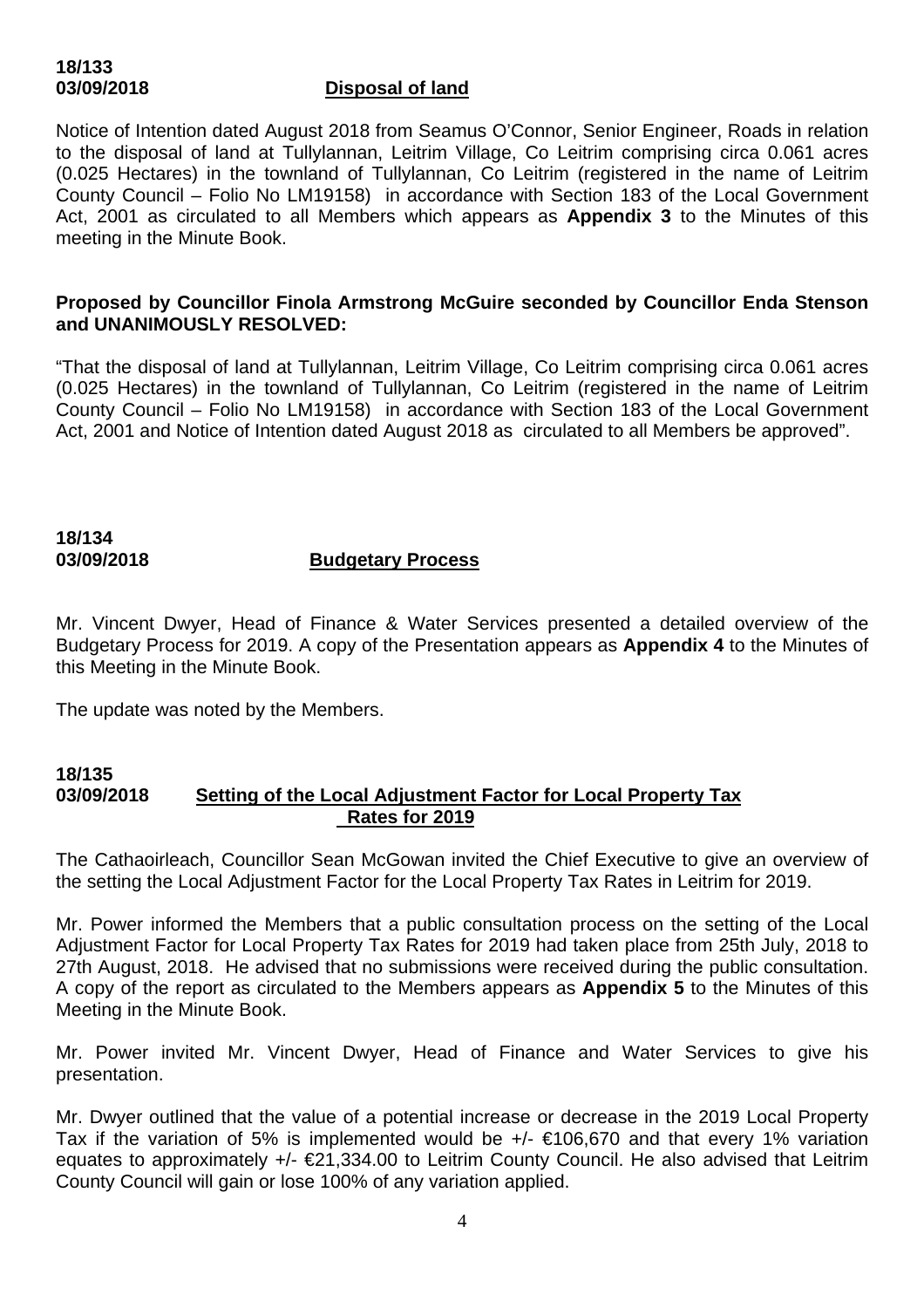The Chief Executive, Mr. Power advised that Leitrim County Council are not looking for any variation on the rate of Local Property Tax for 2019.

This update was noted by the members and the following comments were made.

Councillor Sinead Guckian welcomed the report that Leitrim County Council are not recommending an increase in the Local Property Tax for 2019. Councillor Mary Bohan stated that she has been seeking for the last 5 years notice of the Budget in advance of setting the Local Property Tax. Councillor Bohan highlighted that Leitrim is a county with the highest commercial rate vacancy and she proposed that Leitrim County Council call on the Government to put a special focus/effort to get industry into County Leitrim.

Councillor Des Guckian proposed that further funding of €20 million be sought from the Government.

Councillor Padraig Fallon welcomed that the Local Authority is not seeking an increase in the Local Property Tax for 2019.

Cathaoirleach, Councillor Sean McGowan acknowledged that there would be no increase in the Local Property Tax for 2019.

Councillor Mary Bohan queried if there will be high speed Broadband in our Towns and our Villages before Christmas.

Mr Joseph Gilhooly advised that Drumkeeran was on target for Broadband before the end of 2018 and 51% of the Towns and Villages on the list are on target for Eir 300.

#### **18/136 03/09/2018 Loan Approval to draw down funding from Housing Finance Agency**

Report dated 28<sup>th</sup> August 2018 from Una Wynne, Financial Management Accountant in regard to loan approval to draw-down funding from the Housing Finance Agency (HFA) in relation to House Annuity Loan and the Rebuilding Ireland Home Loan**.** A copy of the report as circulated to the Members appears as **Appendix 6** to the Minutes of this Meeting in the Minute Book.

## **Proposed by Councillor Mary Bohan seconded by Councillor Enda Stenson and UNANIMOUSLY RESOLVED:**

"The drawdown of €143,230 under the Housing Annuity Scheme and drawdown of €1,000,000 under the Rebuilding Ireland Home Loan Scheme in accordance with Section 106 of the Local Government Act 2001 be approved".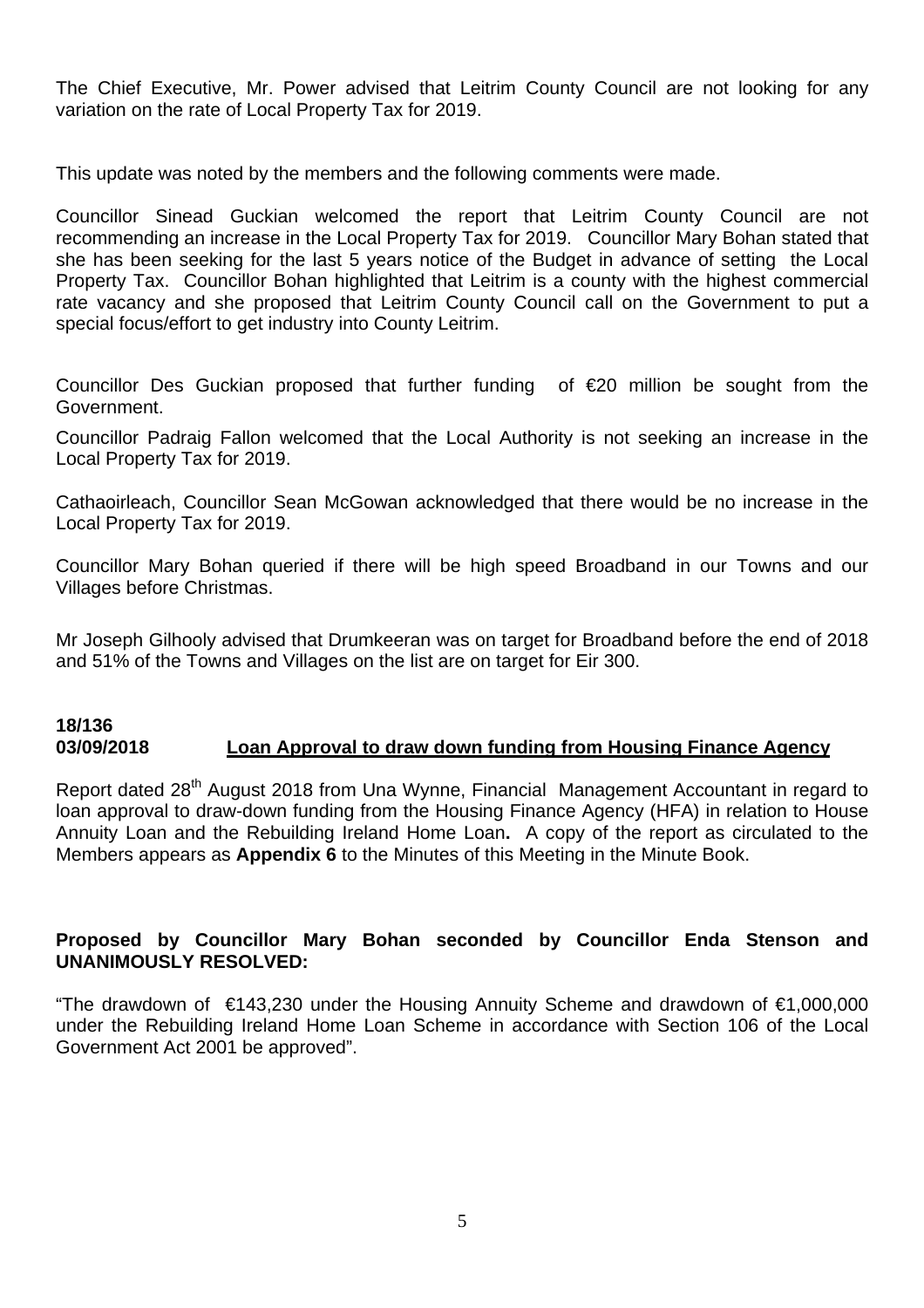#### **18/137 02/09/2018 Monthly Management Reports by the Chief Executive**

Monthly Management Reports for the period 1<sup>st</sup> June, 2018 to 30<sup>th</sup> June 2018 and 1<sup>st</sup> July, 2018 to  $31<sup>st</sup>$  July 2018 by Lar Power, Chief Executive, dated  $12<sup>th</sup>$  July, 2018 and 9<sup>th</sup> August 2018 respectively, prepared in accordance with Section 136 (2) of the Local Government Act, 2001 as inserted by Section 51 of the Local Government Reform Act, 2014, as circulated to the Members, appears as **Appendix 7** and **Appendix 8** to the Minutes of this meeting in the Minute Book.

The reports as circulated were noted by the Members.

#### **18/138 03/09/2018 Section 138 (1) of the Local Government Act 2001**

Mr Lar Power, Chief Executive outlined that there were no commitments to note under this item.

#### **18/139 03/09/2018 Corporate Policy Group Report**

Ms Mary Quinn, Director of Services, Housing, Community, Corporate Services, Culture and Emergency Services gave an overview of the items considered by the Corporate Policy Group at their meeting held prior to the Council meeting:

#### **Update from Strategic Policy Committee's**

#### **Economic Development and Planning SPC**

Councillor Sean McDermott, Chairperson of the Economic Development, Enterprise & Planning SPC gave a report from the meeting held ont he  $25<sup>th</sup>$  July 2018 as follows:-

- Update on Disaspora Strategy and recommendations from the Economic Development, Enterprise and Planning SPC.
- Policy of Leitrim County Council in regard to Afforestation and recommendations from the Economic Development, Enterprise and Planning SPC.

Ms Quinn outlined that the re-establishment of the Leitrim Heritage forum was discussed and the LCDC report was noted.

Ms Quinn also outlined that it was agreed that the presentations from candidates seeking nomination for the forthcoming Presidential Election could be recorded.

Ms. Quinn also outlined that an over-view of items listed on the agenda for the Council meeting was provided and that the attendance of Members at forthcoming Conferences/Seminars was also agreed by the Corporate Policy Group.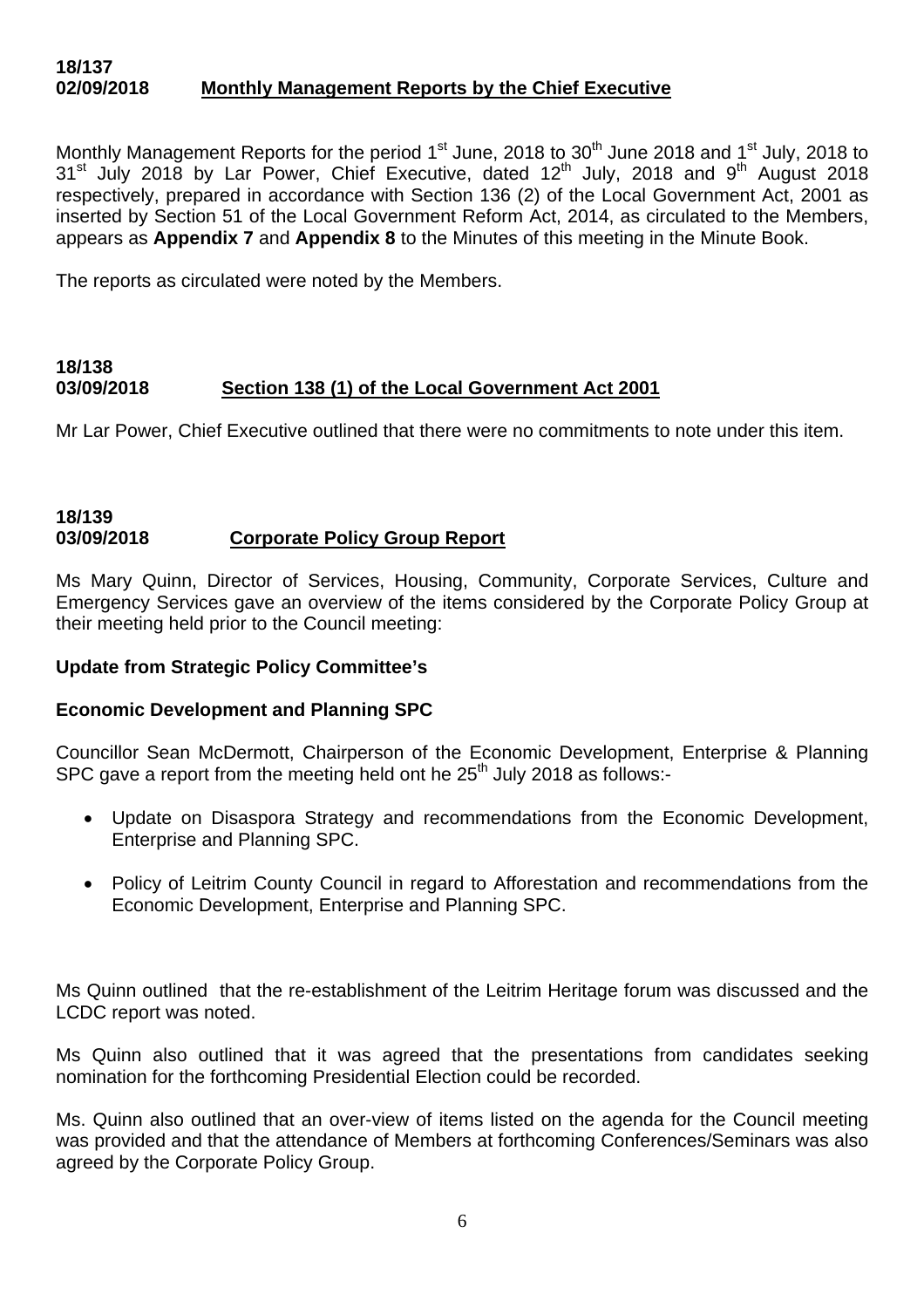Councillor Enda Stenson highlighted the need for outdoor staff to be employed to ensure Local Improvement Schemes are completed before the end of 2018.

Mr Joseph Gilhooly acknowledged that there is a 20% increase in the Roads Progamme this year and that a review of the roads area is currently being carried out.

Councillor Sean McDermott queried as to what percentage of applicants that were on the LIS list are no longer interested.

In reply to Councillor Sean McDermott, Mr O'Connor said a report on this matter will be presented to the SPC, following which it will be referred to the Council meeting.

Councillor Padraig Fallon proposed that the current LIS Scheme that is closed be reopened to receiving new applications.

Mr Lar Power, Chief Executive introduced members to Mr Justin Fannon and welcomed him to Leitrim County Council on his appointment as Senior Executive Officer.

## **18/140**

## **03/09/2018 Conferences/Training**

## **Proposed by Councillor Sinead Guckian, seconded by Councillor Caillian Ellis AND UNANIMOUSLY RESOLVED:**

"That the attendance of Councillor Sean McDermott, Councillor Frank Dolan, Councillor Finola Armstrong McGuire, Councillor Gerry Dolan, Councillor Sinead Guckian, Councillor Padraig Fallon, Councillor Sean McGowan, Councillor Justin Warnock, Councillor Paddy O'Rourke, Councillor Caillian Ellis, Councillor Enda Stenson and Councillor John McCartin at the LAMA 2018 Autumn Training Seminar on the  $28<sup>th</sup>$  September and  $29<sup>th</sup>$  September 2018 in the River Island Hotel, Castleisland, Co Kerry be approved".

"That the attendance of Councillor Caillian Ellis and Councillor Paddy O'Rourke at the AILG Training for Elected Members Module 4 – The new ePlanning (on-line planning applications) and the National Building Management Project held on the  $15<sup>th</sup>$  September 2018 in the Silver Springs Hotel Cork be approved".

"That the attendance of Councillor Finola Armstrong McGuire at the AILG Training for Elected Members Module 4 – The new ePlanning (on-line planning applications) and the National Building Management Project held on the 11<sup>th</sup> September 2018 in the Bush Hotel, Carrick-on-Shannon be approved".

"That the attendance of Councillor Sean McDermott at the AILG Training on the 28<sup>th</sup> June 2018 in the Great Northern Hotel, Bundoran be retrospectively approved".

"That the attendance of Councillor Sinead Guckian at the JPC National Consultation Annual Event 2018 on the  $4<sup>th</sup>$  July 2018 at the Ashling Hotel, Park Gate Street, Dublin 8 be retrospectively approved".

"That the attendance of Councillor Enda Stenson at event on "Rural Society in Transition" on the 26<sup>th</sup> April 2018 at the Crowne Plaza Hotel, Dundalk be retrospectively approved".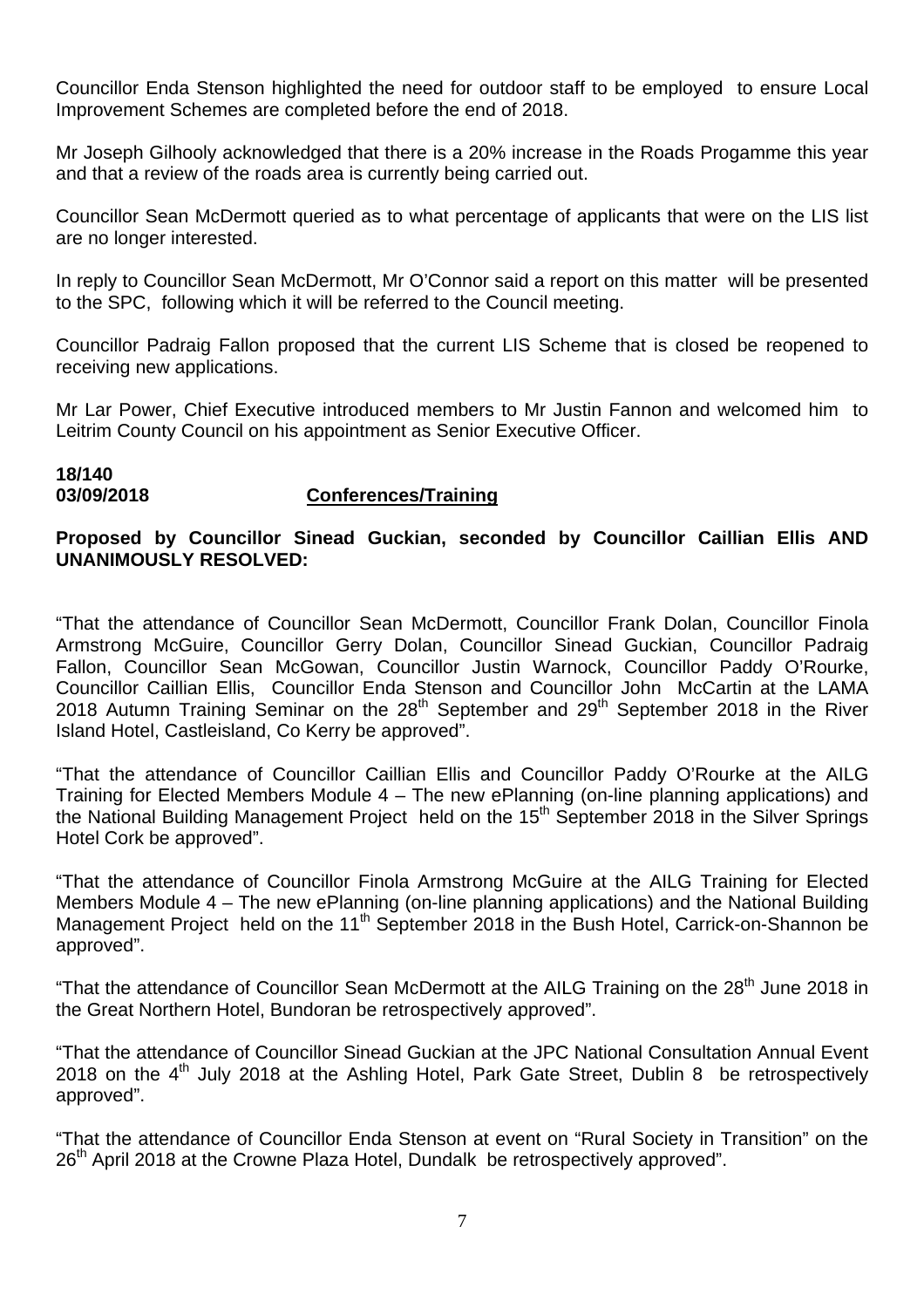## **18/141 03/09/2018 Meeting Correspondence**

- 1. Circular RW 8/2018 dated 22<sup>nd</sup> June 2018 in regard to 2019-2021 Multi Annual Restoration Improvement Programme.
- 2. Circular FPS05 2018 dated 3<sup>rd</sup> July 2018 in regard to Urban Regeneration and Development Fund – Call for Proposals.

Mr Joseph Gilhooly advised that this item would be listed on the Agenda of each Municipal District Meeting in October.

Mr Gilhooly advised that it is important that Leitrim County Council do compete for funding for Carrick-on-Shannon, Ballinamore and Manorhamilton under this programme before the end of September 2018.

- 3. Rural Regeneration and Development Fund Scheme Outline and Information Booklet.
- 4. Letter received 5th July 2018 from the Office of the Minister for Agriculture, Food and the Marine, Dublin 2 in regard to Resolution passed by Leitrim County Council regarding Afforestration and Premium Scheme.
- 5 Letter received  $6<sup>th</sup>$  July 2018 from the Office of the Minister for Justice and Equality acknowledging receipt of Resolution passed by Leitrim County Council regarding Community Based CCTV Scheme.
- 6. Letter received  $17<sup>th</sup>$  July 2018 from Transport Infrastructure Ireland in regard to Resolution passed by Leitrim County Council in regard upgrading of the N4.

Councillor Sinead Guckian expressed her disappointment with the reply received in this regard.

- 7. Resolution received 18<sup>th</sup> July 2018 from Longford County Council calling for an "interim payment of €50,000 to be made to the woman and families affected by the cervical cancer misdiagnosis".
- 8. Resolution received from Wexford County Council on the 26<sup>th</sup> June 2018 calling on the "Government to establish and independent convention on the future of local government, that will examine powers, autonomy and funding. In the event of the failure of Government to act, this Council calls on LAMA and the AILG to establish such a convention and to seek cross party support".
- 9. Resolution received 26<sup>th</sup> July 2018 from Donegal County Council calling on "Government Ministers to reconsider the current government policy regarding the building of public contracts"
- 10. Resolution received 26<sup>th</sup> July 2018 from Donegal County Council calling on the "Minister for Education to address the discrepancies which exist in the rates of pay and benefits paid to ancillary staff in our schools and calls for an end to the precarious employment conditions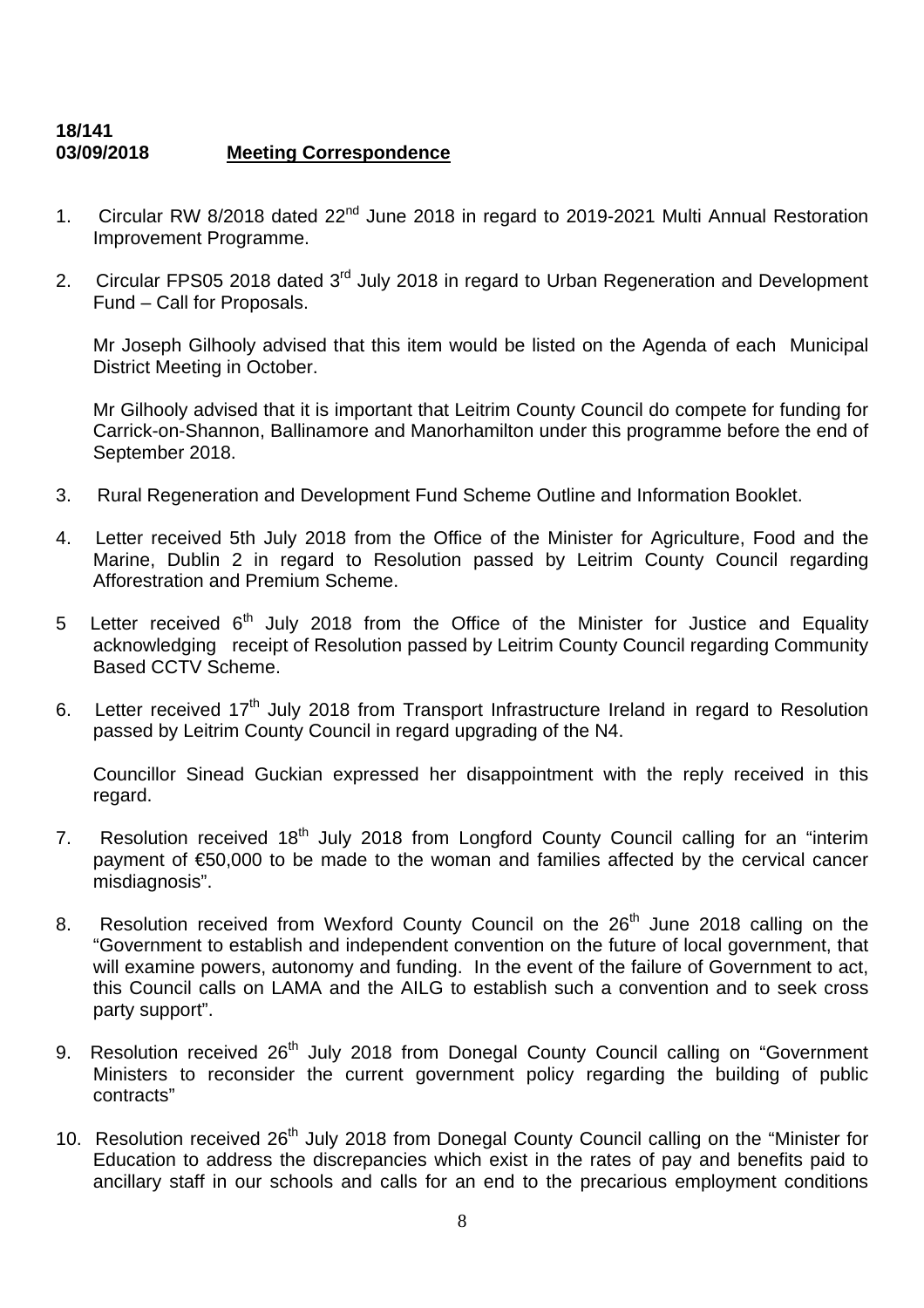imposed on these valuable staff members. In addition, this Council calls on the Minister to increase the capitation grant paid to schools as outlined in the "Action Plan for Education".

11. Resolution received 26<sup>th</sup> July 2018 from Limerick City & County Council calling on the "Minister for Health, Mr Simon Harris, TD and the Minister of State with Special responsibility for Disabilities, Mr Finian McGrath, TD, bring forward legislation that all Government Grants, Social Welfare Payments and all other State Supports be categorised as non-means tested Universal Payments for people with Disabilities".

#### **Proposed by Councillor Padraig Fallon, seconded by Councillor Brendan Barry AND UNANIMOUSLY RESOLVED:**

"That Leitrim County Council call on the "Minister for Health, Mr Simon Harris, TD and the Minister of State with Special responsibility for Disabilities, Mr Finian McGrath, TD, bring forward legislation that all Government Grants, Social Welfare Payments and all other State Supports be categorised as non-means tested Universal Payments for people with Disabilities."

- 12. Letter received  $30<sup>th</sup>$  July 2018 from Orla McNabola acknowledging the good wishes she received from Leitrim County Council on her success on being Crowned Miss Leitrim 2018.
- 13. Letter received  $30<sup>th</sup>$  July 2018 from the Office of the Minister for Education and Skills acknowledging receipt of Resolution passed by Leitrim County Council in relation to staffing levels in schools in Co Leitrim.
- 14. Letter received 30<sup>th</sup> July 2018 from the Office of the Minister for Agriculture, Food and the Marine concerning GLAS Scheme.
- 15. Letter received 30<sup>th</sup> July 2018 from An Post acknowledging receipt of Resolution passed by Leitrim County Council regarding the Post Office Network.
- 16. Letter received 30<sup>th</sup> July 2018 from the Office of the Minister for Education and Skills acknowledging receipt of Resolution passed by Leitrim County Council regarding the provision of Occupational First Aid.
- 17. Letter received 31<sup>st</sup> July 2018 from the Office of the Minister for Employment Affairs and Social Protection regarding the Resolution passed by Leitrim County Council in relation to possibility of reinstating the service of the Community Welfare Office back into the Towns of Mohill and Drumshanbo.
- 18. Email received 30 July 2018 from Office of the Minister for Health acknowledging receipt of Resolution passed by Leitrim County Council in relation to Abortion.
- 19. Letter received  $31<sup>st</sup>$  July 2018 from the Office of the Minister for Finance in regard to Resolution passed by Leitrim County Council in regard to Apple State Aid case.
- 20. Letter received 31<sup>st</sup> July 2018 from the Office of the Taoiseach acknowledging receipt of Resolution passed by Leitrim County Council in regard to upcoming legislation in relation to abortion.
- 21. Letter of acknowledgement received 31<sup>st</sup> July 2018 from the Office of the Taoiseach regarding the Post Office Network.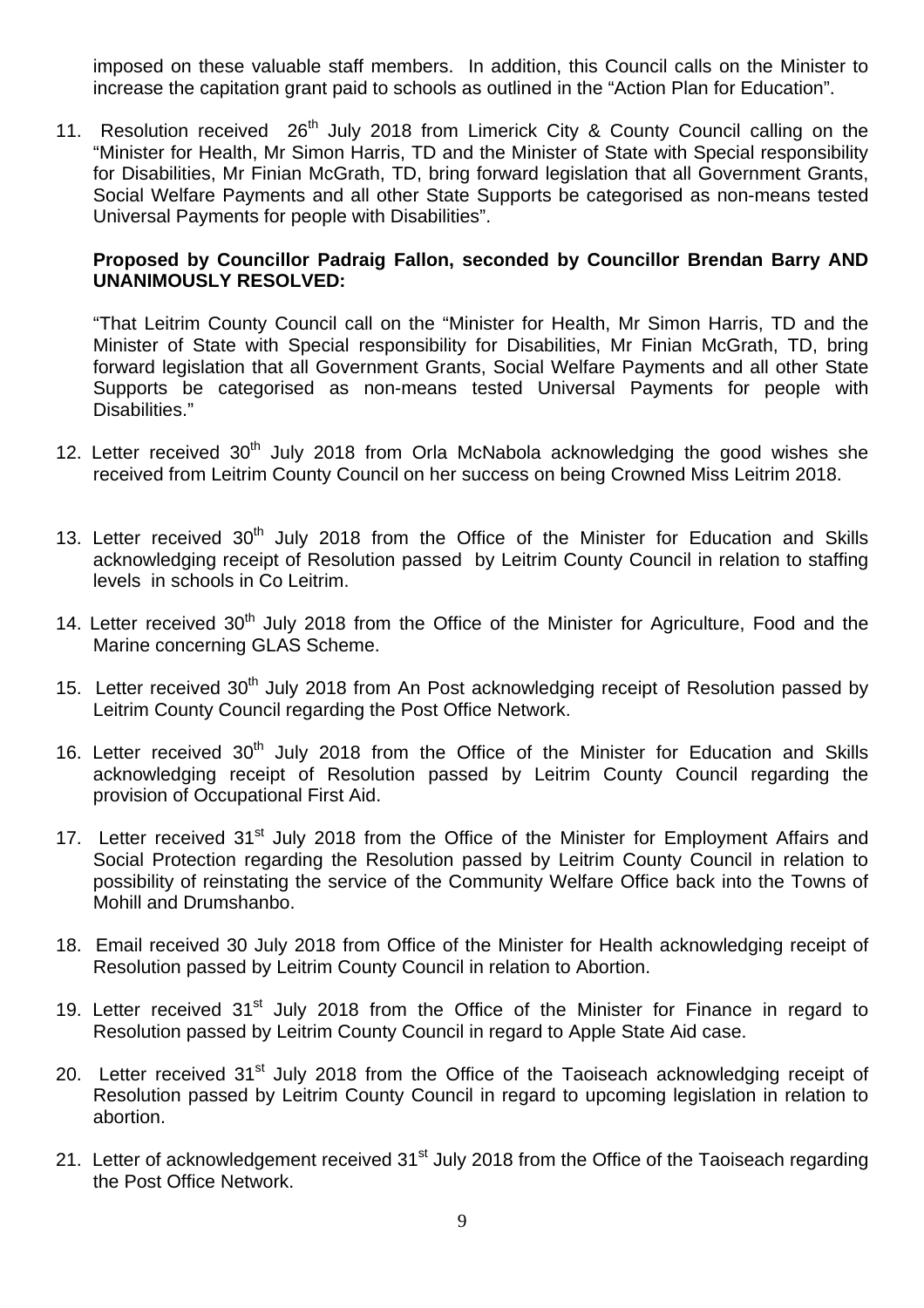- 22. Letter of acknowledgement received 31<sup>st</sup> July 2018 from the Office of the Taoiseach acknowledging receipt of Resolution passed by Leitrim County Council in regard to the Backstop Agreement.
- 23. Letter received from the Department of Employment Affairs and Social Protection in reply to Resolution passed by Leitrim County Council regarding the possible reinstatement of the Community Welfare Services in Mohill and Drumshanbo.

Councillor Seadhna Logan expressed his disappointment with the reply received in this regard.

24. Letter received 1<sup>st</sup> August 2018 from Minister Denis Naughten, Department of Communications, Climate Action and Environment in regard to the collection of waste.

Councillor Sinead Guckian pointed out it is proving difficult for people to bring bins to the end of their laneways and the Waste Collectors are unable to collect waste in areas where the waste collector vehicle is unable to gain access to properties because the roads are too narrow. Councillor Sinead Guckian noted that the each local authority can designate areas that are not suitable for wheelie bin collections i.e. designate areas which can remain on bag collections.

Councillor Mary Bohan referred to Creevela road where the Waste Collector is not going up that road and householders are not prepared to bring their waste to the end of the laneway. Councillor Bohan referred to an agreement that was reached with the service provider that a small lorry/van was to be provided to collect the waste.

In reply to Councillor Sinead Guckian and Councillor Mary Bohan, Mr Joseph Gilhooly advised that this is not a ideal/appropriate solution in rural areas and it is more for Urban areas where access is limited.

- 25. Resolution received 2<sup>nd</sup> August 2018 from Donegal County Council calling on the Minister for Health, Simon Harris to "Intervene in the HSE's decision of not automatically awarding medical cards to cancer patients and to issue a directive from Government, to ensure that all patients who receive a cancer diagnosis are awarded a medical card".
- 26. Letter received  $3<sup>rd</sup>$  August 2018 from the Office of the Minister for Health acknowledging receipt of Resolution passed by Leitrim County Council concerning Occupational First Aid Training encompassing CPR.
- 27. Resolution received 26<sup>th</sup> July 2018 from Kildare County Council calling on the "Insurance Regulator and all home insurance providers who offer policies within County Kildare voice concern, disappointment and opposition to the apparent misinterpretation of the current Catchment Flood Risk Assessment and Management Studies maps by the insurance industry and the fact that this misinterpretation is now affecting house sales within County Kildare".
- 28. Resolution received 27<sup>th</sup> July 2018 from Limerick City and County Council calling on the "Taoiseach and the Government to legislate to ensure that employees who have a recognised degree would be legally entitled to be paid a liveable wage and that their employers would not obstruct these graduates from being in pensionable and unionised jobs".
- 29. Resolution received 27<sup>th</sup> July 2018 from Monaghan County Council calling on the Minister for Agriculture to "immediately make hardship funding available to assist the farming community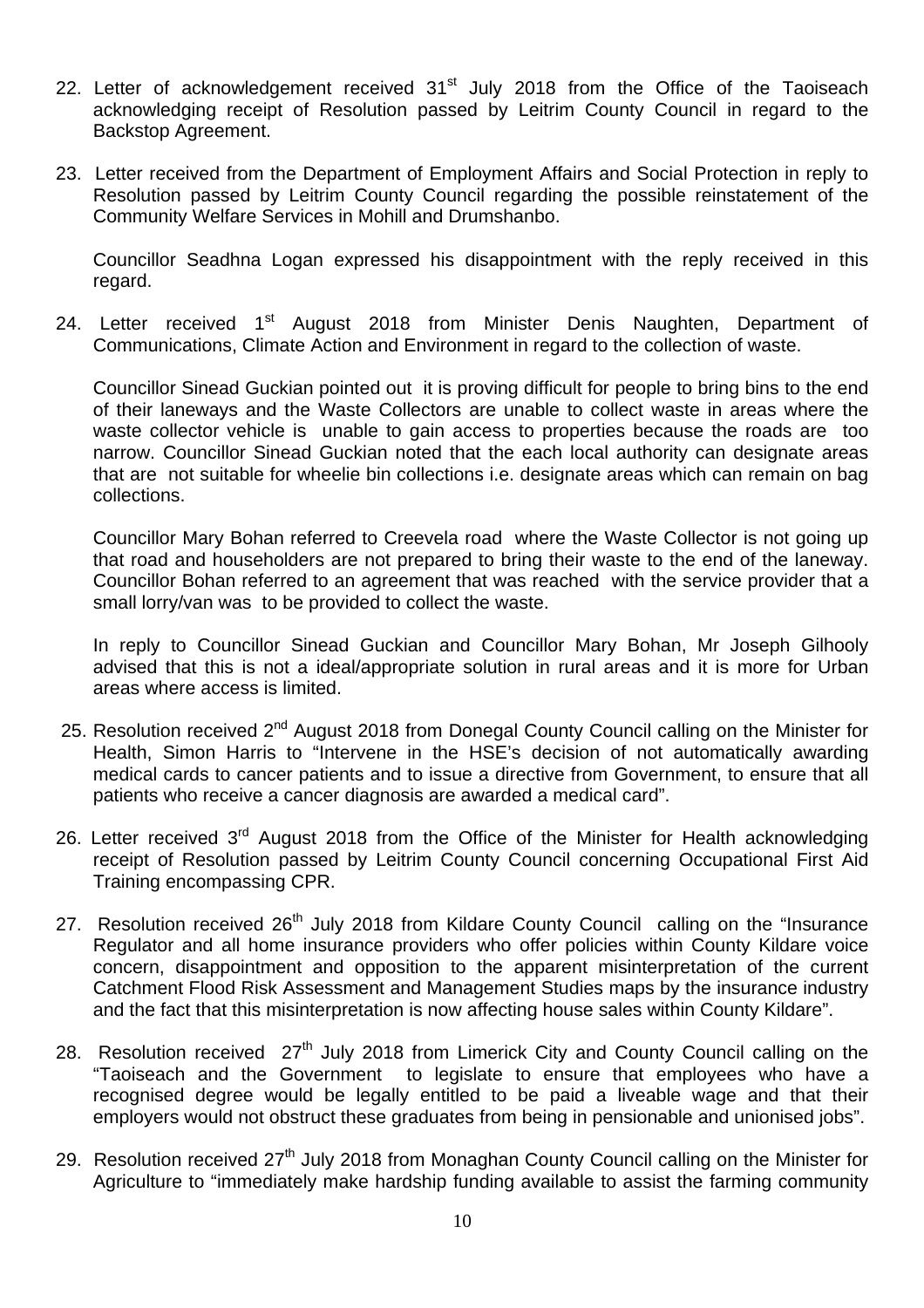given the severe shortage of fodder quantified by some as up to 5 million tonnes. This will not or cannot be made up now with at least 60% of the growing season already passed".

- 30. Email received  $7<sup>th</sup>$  August 2018 from the Office of the Minister for Health in regard to the upcoming legislation in relation to Abortion.
- 31. Letter received  $7<sup>th</sup>$  August 2018 from the Office of the Minister for Justice and Equality in regard to Garda Resources.
- 32. Letter received 7<sup>th</sup> August 2018 from the Minister for Health concerning Occupational First Aid Training, encompassing CPR.

Councillor Brendan Barry expressed his disappointment with the reply received in this regard.

- 33. Email received 13<sup>th</sup> August 2018 from the Water Quality Section of the Department regarding Extension to Fertiliser-spreading period.
- 34. Letter of acknowledgement received 21<sup>st</sup> August 2018 from the Department of Transport, Tourism and Sport in regard to Resolution passed by Leitrim County Council in regard to the provision of public transport services in the North Leitrim Area under the Rural Transport Programme.
- 35. Letter received from the Office of the Minister for Education and Skills in regard to teacher allocations to all schools.

#### **The following item was also raised under Meetings Correspondence**

#### **Funding for Drainage**

Mr Joseph Gilhooly advised that notification has been received from the OPW confirming that Leitrim will receive an additional €50,000 in funding for drainage in Leitrim.

Councillor Sinead Guckian and Councillor Mary Bohan welcomed the funding allocation.

## **18/142 03/09/2018 Vote of Congratulations**

The Members proposed a vote of congratulations to Eamon O'Grady, Drumkeeran, Co Leitrim who officiated as a Sideline Official at the All Ireland Football Final.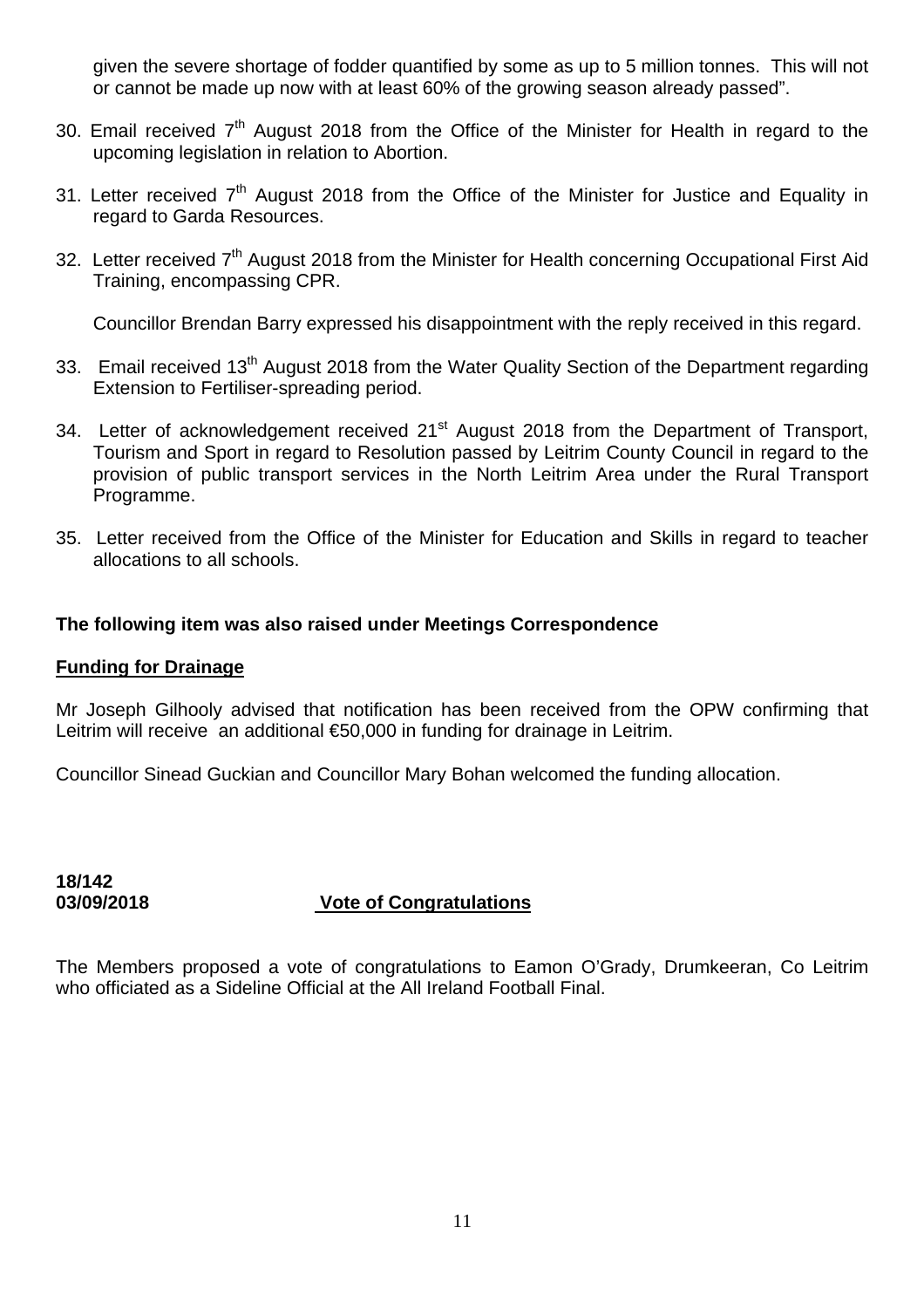The Cathaoirleach, Councillor Sean McGowan welcomed Mr Peter Casey, Mr Sean Gallagher, Ms Sarah Louise Mulligan to deliver their presentations in seeking nomination for the forthcoming Presidential Election to the meeting. Cathaoirleach, Councillor Sean McGowan welcomed RTE, Virgin TV and the local Media. Cathaoirleach, Councillor Sean McGowan noted Mr Patrick Feeney was travelling from Dublin by train and he would attend the meeting later at 1.30 pm to deliver his presentation.

Mr Peter Casey, Mr Sean Gallagher and Ms Sarah Louise Mulligan individually addressed the Members and thanked the Members for facilitating their request to meet with them.

The Cathaoirleach, Councillor Sean McGowan thanked Mr Peter Casey, Mr Sean Gallagher and Ms Sarah Louise Mulligan for their presentations and wished them every success in their future campaigns.

## **Notices of Motions**

#### *18/144 03/09/2018 Nomination of Candidate for the Office of President of Ireland*

#### *To consider the following Notice of Motion submitted by Councillor Mary Bohan;*

"I propose that Leitrim Co. Council in accordance with Section 16(1) of the Presidential Elections Act 1993 and Article 12.4.2 of Bunreacht na nEireann convene a meeting following the signing of the Presidential Election Order by the Minister for Housing, Planning and Local Government, to allow Leitrim County Council give consideration to the exercise of our legislative and constitutional prerogative to nominate a candidate to contest the election for the office of President of Ireland."

#### *Report by Director of Services, Housing and Community, Corporate Services, Cultural and Emergency Services*

"The nomination of candidates for a presidential election by county, city, and city and county councils is a reserved function, regulated by law under section 16 of the Presidential Elections Act 1993. With the Presidential Election Order now signed, Councils may by resolution, resolve to nominate one candidate. Not less than 3 clear day's notice of the intention to propose the resolution must be given in writing to every person, who, at the time when the notice is given, is a member of the council."

Councillor Mary Bohan proposed that a Special meeting be held on Monday, 10<sup>th</sup> September 2018 at 1.00 pm to execute the powers to nominate a candidate to contest the election for the Office of President of Ireland.

Councillor John McCartin supported this motion.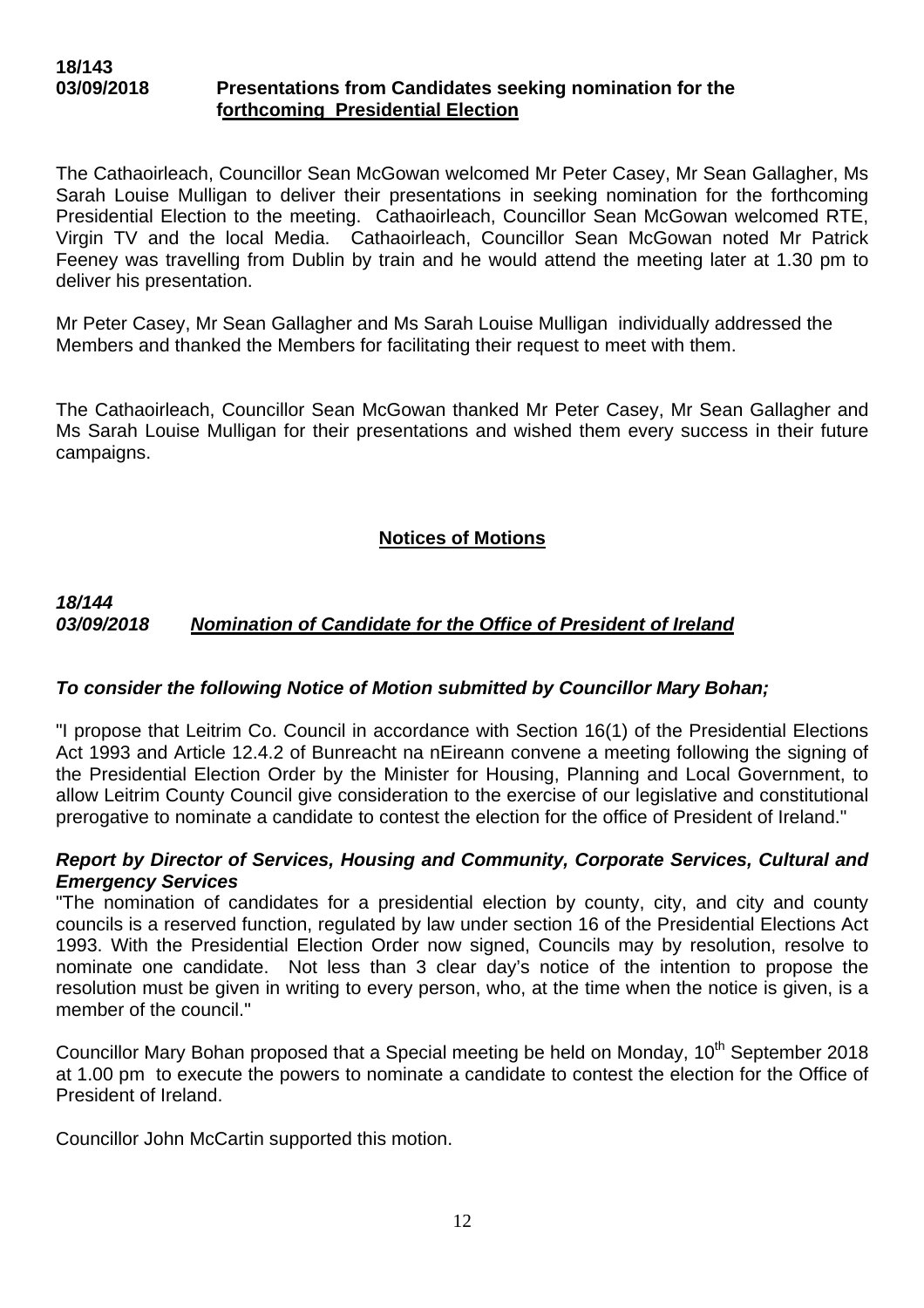Ms Mary Quinn, Director of Services, Housing, Community Corporate Services, Culture and Emergency Services advised that all notices of motions should be submitted by 10.00 am on Tuesday, 4<sup>th</sup> September 2018 to the Meetings Administrator for consideration at the Special Meeting of Leitrim County Council, on Monday, 10<sup>th</sup> September 2018.

## *18/145 03/09/2018 Zero Emissions from Septic Tanks*

Cathaoirleach, Councillor Sean McGowan proposed that Motion No 15 in the name of Councillor Des Guckian and Motion No 17 in the name of Councillor Sean McGowan would be taken concurrently as they all relate to the same matter. This was agreed by the Members.

## *To consider the following Notice of Motion submitted by Councillor Des Guckian;*

"That we agree that there is reform needed in terms of the granting of planning permissions, especially in rural areas. The present scheme of zero emissions from septic tanks is so costly and so unattainable that it is farcical. Young couples, in rural areas, are being denied their basic civil right to get planning permissions on their own properties, at a reasonable cost and with a minimum of red tape."

#### *Report by Director of Services for Economic Development, Planning, Environment and Transportation.*

"The reform that is required is not at local Council level but at a national level. Compliance with the EPA Code of Practice (Wastewater Treatment & Disposal Systems Serving Single Houses) is required pursuant to Part H (Drainage and Waste water Disposal) of the Building Regulations 2010. This is separate from any consideration of a proposal by the Planning Authority. These current codes ensure that the proposed means of treating and disposing of wastewater from a dwelling house is not prejudicial to public health or causing environmental pollution. The EPA Code of Practice is presently being reviewed and it is expected that this will result in certain marginal sites being able to accommodate tertiary treatment systems with disposal to ground. The Planning Authority cannot grant planning permission unless it is satisfied that a site can deal with the wastewater arising from a one off dwelling in a manner which is not prejudicial to public health or would cause environmental pollution.

The Planning Authority have engaged over a period of time with external stakeholders in demonstrating other methods of treating and disposing of wastewater which would not be considered prejudicial to public health or would causing environmental pollution. The proposed 'Zero Discharge System' is one such system.

Separately and through the work of the Leitrim Public Participation Network, Sligo IT has proposed a Research Proposal: Sustainable Options for Single House (Domestic) Wastewater Treatment Systems. This proposed study by staff and students in Department of Civil Engineering & Construction at Institute of Technology Sligo will investigate issues relating to the planning of single houses in rural locations remote from public sewerage schemes with a specific focus on site soil and other properties that limit the options for the installation of domestic wastewater treatment systems. The Planning Authority has requested that this would examine the potential for disposal also to water bodies."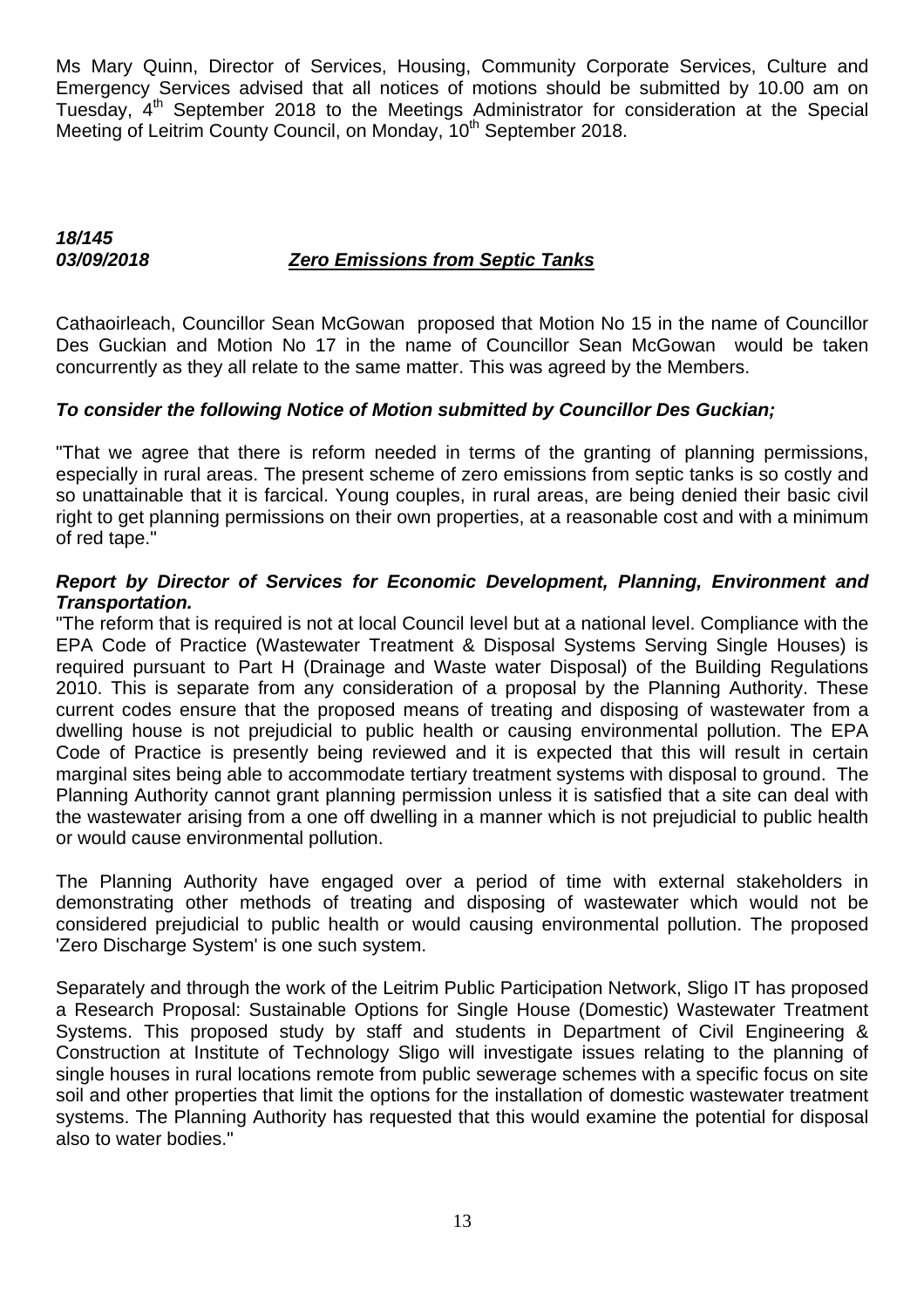## *To consider the following Notice of Motion submitted by Councillor Sean McGowan;*

"At the September meeting of Leitrim Co. Council I will again ask the Chief Executive to write as a matter of urgency to the Minister for Housing, Planning & Local Government, Mr Eoghan Murphy TD, to provide funding to assist in the cost for those applicants in the Zero discharge waste water treatment pilot scheme, as it is with the cost of €55,000 is prohibited for most applicants."

#### *Report by Director of Services for Economic Development, Planning, Environment and Transportation.*

"Leitrim County Council wrote to Minister Ring, Minister for Rural & Community Development and to Minister English, Minister for Housing and Urban Development based at the Department of Housing, Planning & Local Government in January of this year. These letters outlined the ongoing work of Leitrim County Council in the pursuit of innovative solutions to facilitate the design of a wastewater treatment and disposal facility that would have the potential to have a zero discharge or near zero discharge of effluent and, if successful, allow sites with poor percolation characteristics to treat the discharge of treated wastewater in a manner which was not prejudicial to public health.

The Council asked both Ministers to consider the detail submitted in the context of developing and releasing grant aid streams under various Rural Development initiatives within their respective Departments' remit, as this would be considered very beneficial for the ongoing development in rural Ireland and in particular areas that are facing depopulation because of this challenge.

This letter was followed by a meeting between officials with Minister Ring and his officials in Dublin last April.

The Council is aware of ongoing liaisons between both Government Departments on this matter and we await the outcome of these deliberations."

Councillor Des Guckian gave the background to his motion and highlighted that the present scheme for zero emissions is outrageous and should be rejected, as it is too expensive and impossible to achieve.

Councillor Sean McGowan said that he was not totally happy with the reply he received to his motion in this regard. Councillor McGowan noted Minister Eoghan Murphy and Minister Ring are currently looking at this issue and hopefully a positive outcome will shortly issue.

Councillor Caillian Ellis expressed his disappointed that no reply to date has been received from the EPA or the Minister for Housing, Planning and the Environment on foot of a Resolution passed at the 5<sup>th</sup> March 2018 Council meeting inviting the EPA and Minister Eoghan Murphy to attend a meeting of Leitrim County Council to discuss the problems that zero discharge from septic tanks is causing in relation to people getting planning permission for a rural house.

Councillor Ellis proposed that a further letter issue in this regard.

Councillor Mary Bohan said that every Member of this Council has had a motion on this issue stressing that this is a National issue and the Government have to do something to resolve this problem.

All Members supported the motion.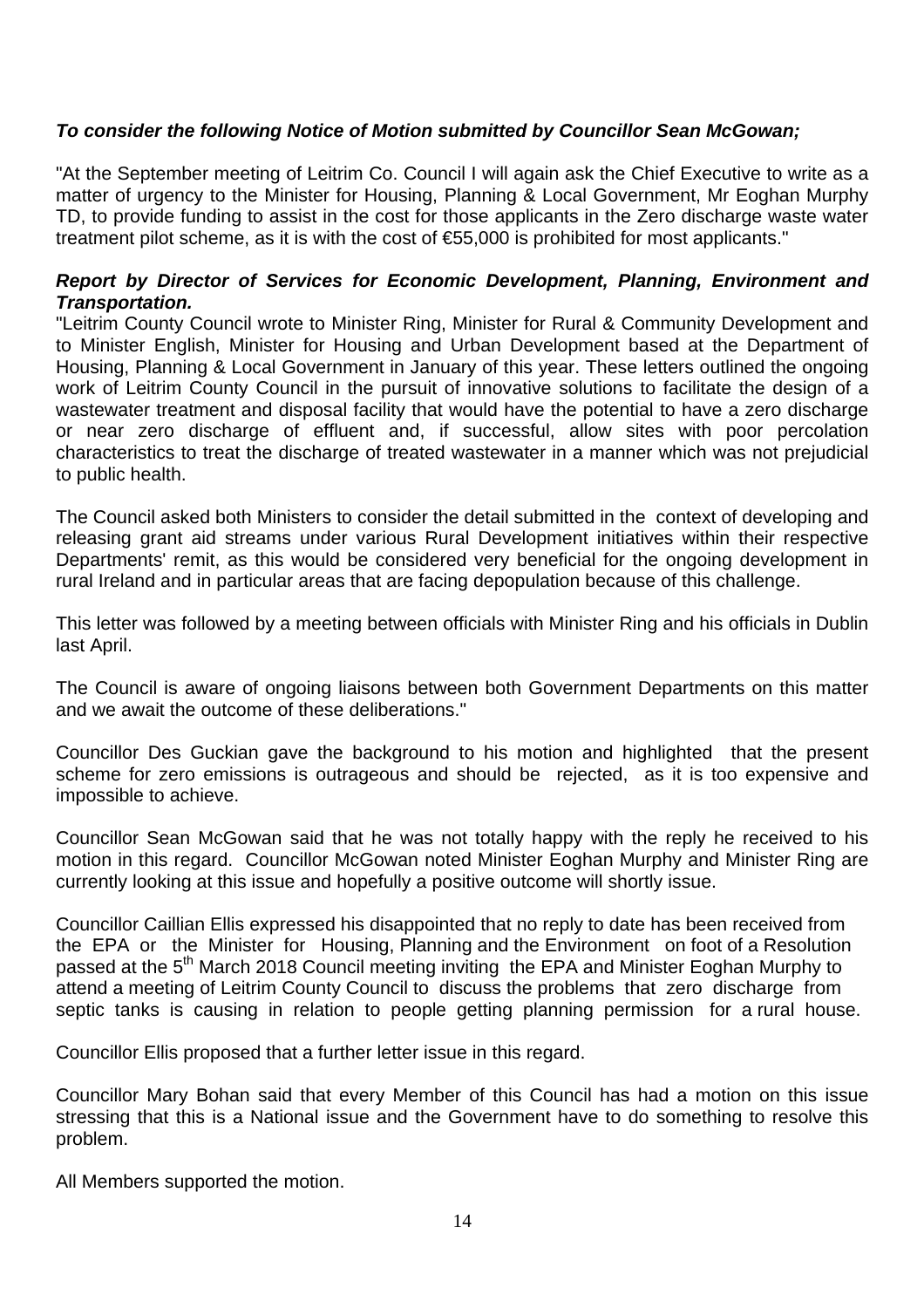Mr Joseph Gilhooly, Director of Services for Economic Development, Planning, Environment and Transportation advised that this is a national requirement set out under Regulation made by the Government. He advised Leitrim County Council has been in touch with Fermanagh District Council and hope to see discussions taking place shortly.

Councillor Des Guckian thanked the Members for their support on this issue and said now it is time to deal with it.

Mr Joseph Gilhooly advised that a Ministerial Order was signed that brought this requirement into Law and the Planning Authority must abide by this Regulation.

Councillor Sinead Guckian paid tribute to the Executive and Members of Leitrim County Council who have put alot of work into this Pilot Scheme.

#### **Proposed by Councillor Sean McGowan seconded by Councillor Caillian Ellis and UNANIMOUSLY RESOLVED:**

"That Leitrim County Council as a matter of urgency call on the Minister for Housing, Planning & Local Government, Mr Eoghan Murphy TD, to provide funding to assist in the cost for those applicants in the Zero discharge waste water treatment pilot scheme, as it is with the cost of €55,000 is prohibited for most applicants."

## *18/146 03/09/2018 Tourism, Recreation and Amenities Funding*

Cathaoirleach, Councillor Sean McGowan proposed that Motion No 16 in the name of Councillor Padraig Fallon, Motion No 24 in the name of Councillor Felim Gurn and Motion No 26 in the name of Councillor Sean McDermott would be taken concurrently as they all relate to the same matter. This was agreed by the Members.

## *To consider the following Notice of Motion submitted by Councillor Padraig Fallon;*

"I propose to ask Leitrim County Council for a breakdown of Tourism, Recreation and Amenities funding received along with a breakdown of spend per project in each Municipal District so far during this Council term."

## *Report by Director of Services for Economic Development, Planning, Environment and Transportation.*

"The information requested will be compiled and provided to the Member when collated."

## *To consider the following Notice of Motion submitted by Councillor Felim Gurn;*

"Now that the Greenway strategy has been published will the council do all in their endeavours to work in conjunction with the recreation forum and where necessary, the SLNCR Rail trail committee to have an application for funding submitted in time for the new Greenway funding pool and proceed with the screening out of the project with all possible haste."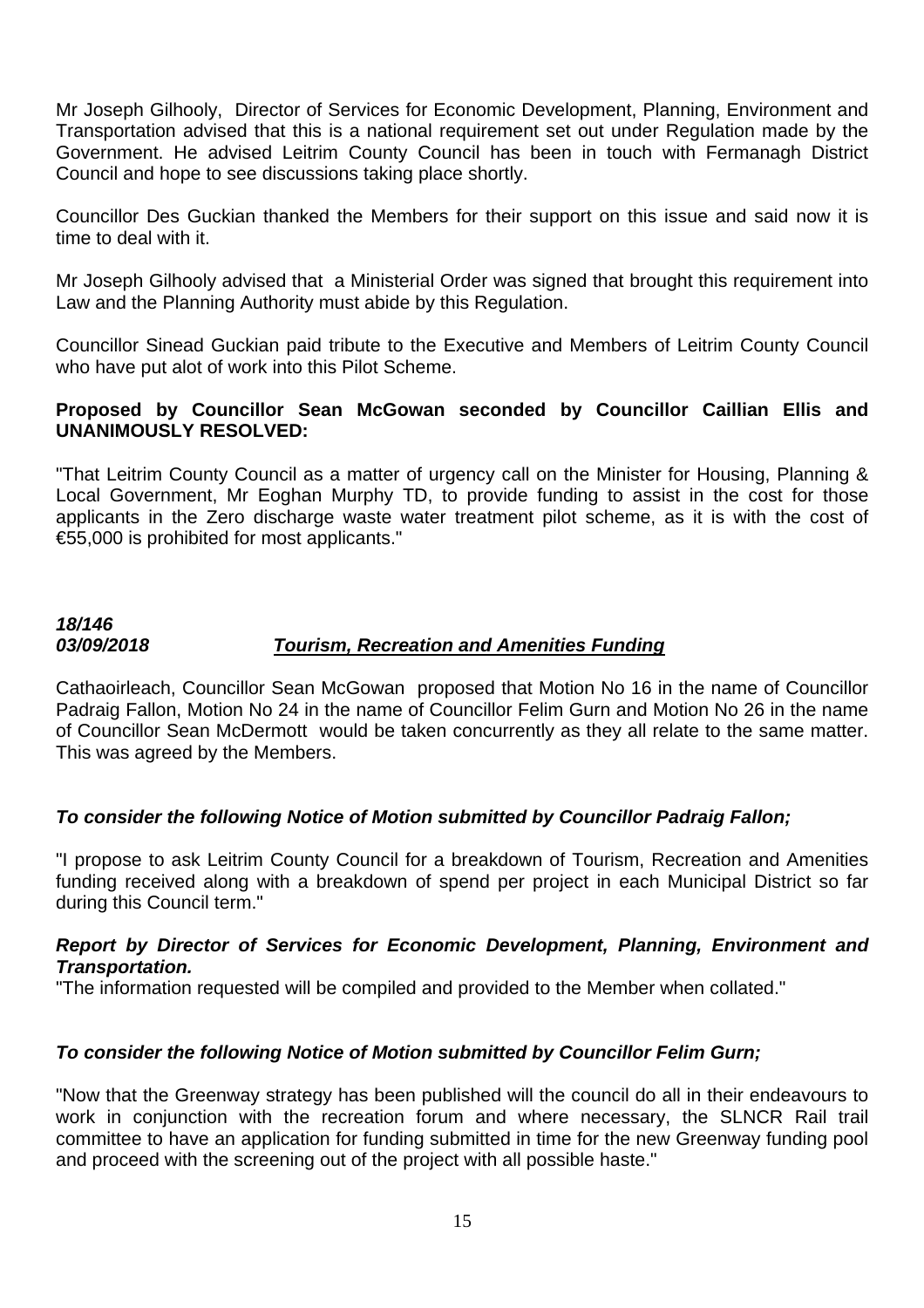## *Report by Director of Services for Economic Development, Planning, Environment and Transportation.*

"The Government launched its strategy in regard to the future development of Greenways in the Country in July. This strategy clearly sets the framework for the future support by the State for Greenways. A funding program to the value of €53m for the period of 2019 to 2021 has also been indicated and while the Council is not aware of the scheme having been launched it is expected that calls for projects will close at the end of November.

In regard to the SLNCR the Council has commissioned an Economic Appraisal in accordance with the Public Spending Code and it is expected that this will be complete by the end of October 2018. Once received the appraisal will receive detailed consideration and this coupled with the potential rate of aid will determine the next steps. The Council needs also to be mindful of the impact of a EU Court Judgement in April 2018 which, given the situation of the SLNCR, confirms that a full Natura Impact Assessment will be required. As a consequence the project will require assessment by An Bord Pleanala rather than through the Councils Part 8 Public Consultation process. Furthermore the new strategy sets out very specific consultations and engagement with land owners along with the need to have in place access agreements that gives clarity given the significant state funding involved.

Taking all of these matters into account actions list and timescales have been developed that are required to be completed in moving to the point of being in a position to submit a detailed application for funding should it be determined that the project is feasible to proceed with at each relevant milestone. This timescale indicates that an application for funding would be potentially ready for submission to the department for a funding call in mid 2020."

## *To consider the following Notice of Motion submitted by Councillor Sean McDermott;*

"I will raise the issue of Tourism Promotion at the September Council Meeting. The county finds itself the 2nd least visited county in Ireland when it comes to tourism. How can we address this issue?"

#### *Report by Director of Services for Economic Development, Planning, Environment and Transportation.*

"The Council has and continues to invest within available resources in the development of the tourism sector in terms of adding product and attractions and also marketing of the county as a destination. Having analysed the statistics available since the publication of the Council's tourism strategy in 2015 it is seen that the decline in particularly attributable to the UK market which stems primarily from the adverse currency adjustments in recent years. The Council will continue to resource the marketing and further product development along with the delivery of other services of the Council relevant to tourism development. The County has also now available to it a new avenue to market through the establishment of the Hidden Heartlands brand proposition which fits extremely well with the product and experience available to visitors to Leitrim. The County also has the benefit of its engagement and learning through the Slow Adventure Tourism initiative delivered over the last two years."

Councillor Padraig Fallon highlighted that a number of good projects are seeking funding and there must be a commitment to "push these projects over the line" for funding. Councillor Fallon acknowledged that a lot of information has to be collated in this regard.

Councillor Felim Gurn acknowledged the Blueways Project in Drumshanbo and Mohill Rowing Project. Councillor Gurn highlighted that there is a need for a major infrastructural project for North Leitrim.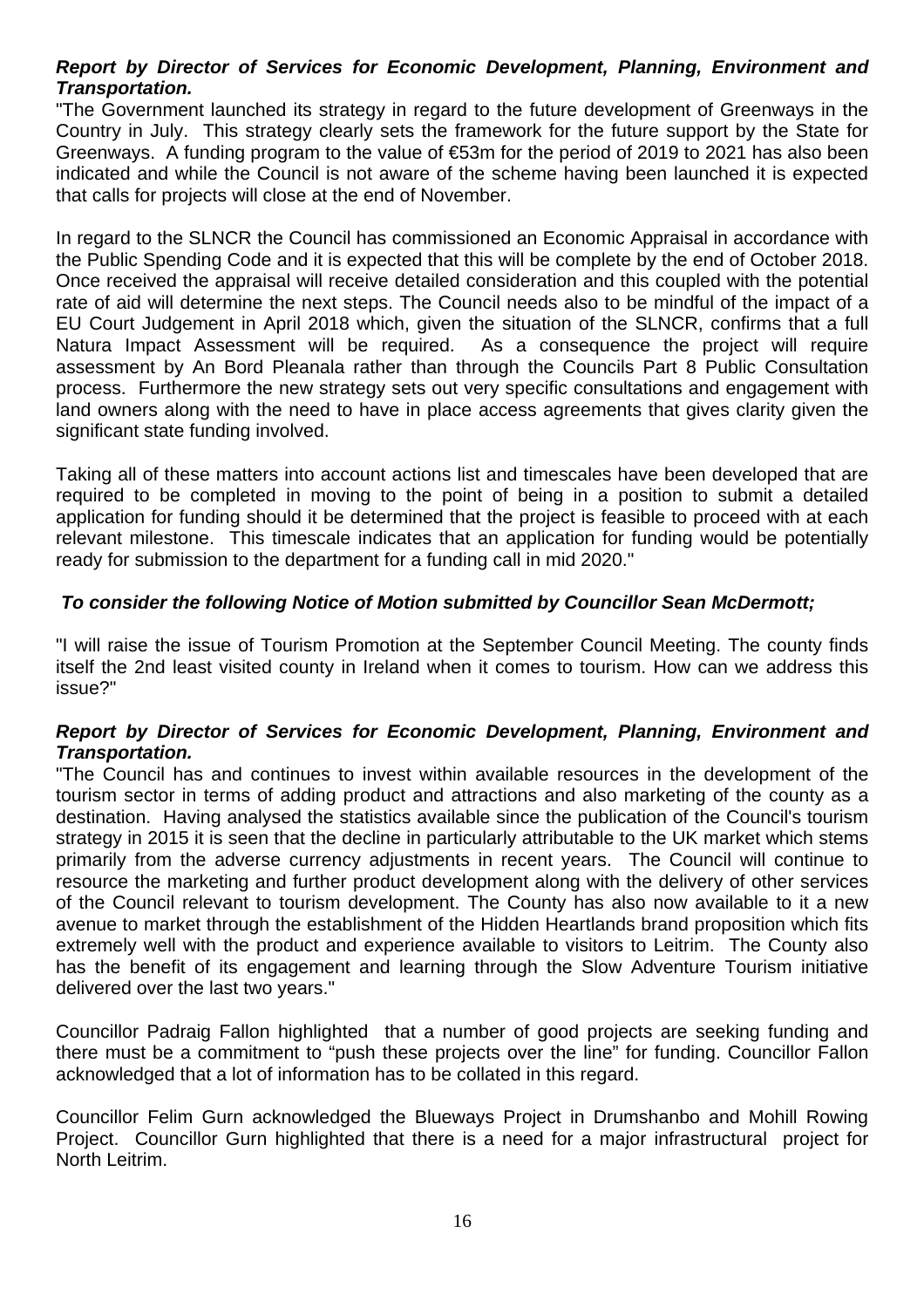Councillor Sean McDermott stated that Leitrim County Council should be spending much more on tourism and Leitrim County Council needs to work with our neighbouring counties.

Councillor Mary Bohan supported the motions and paid tribute to the Voluntary groups in Leitrim and she said they are the best in the country.

Councillor Sean McGowan paid tribute to the Tidy Town Committees throughout the County.

Councillor John McCartin said Leitrim needs to be included in package deals with other counties e.g. North West Region.

Councillor Paddy O'Rourke said Angling is very important to this Region. Councillor O'Rourke noted that people seeking angling are advised to go to other agencies. Angling has served this County well in the past and it is important to keep it

Councillor Des Guckian paid tribute to Ms Sinead McDermott, Tourism Officer who has to work with limited resources.

Mr Joseph Gilhooly advised that all the data that Leitrim County Council has is what is available to the Local Authority. He acknowledged that certain visitor numbers are not recorded. He explained that putting packages together is difficult in a trade in Leitrim as they are single operators. Leitrim County Council is working with other counties under the USEFE.

Councillor Padraig Fallon expressed his concerns that some projects in North Leitrim may not come to fruition and there is need for more balanced Regional Development in the county.

Mr Joseph Gilhooly advised the Greenway Strategy was published in July, €53 million funding is available and the public call has not issued to date. Detailed work is ongoing in regard to greenways.

#### **18/147 03/09/2018 Presentation from Mr Patrick Feeney, Candidate seeking nomination for the forthcoming Presidential Election**

At this point the Cathaoirleach, Councillor Sean McGowan welcomed Mr Patrick Feeney to deliver his presentation in seeking nomination for the forthcoming Presidential Election to the meeting.

Mr Patrick Feeney addressed the Members and thanked the Members for facilitating his request to meet with them.

The Cathaoirleach, Councillor Sean McGowan thanked Mr Patrick Feeney for his presentation and wished him every success in his future campaign.

# *18/148*

## *03/09/2018 Closure of Businesses*

Cathaoirleach, Councillor Sean McGowan proposed that Motion No 18 in the name of Councillor Finola Armstrong McGuire and Motion No 27 in the name of Councillor Enda Stenson would be taken concurrently as they all relate to the same matter. This was agreed by the Members.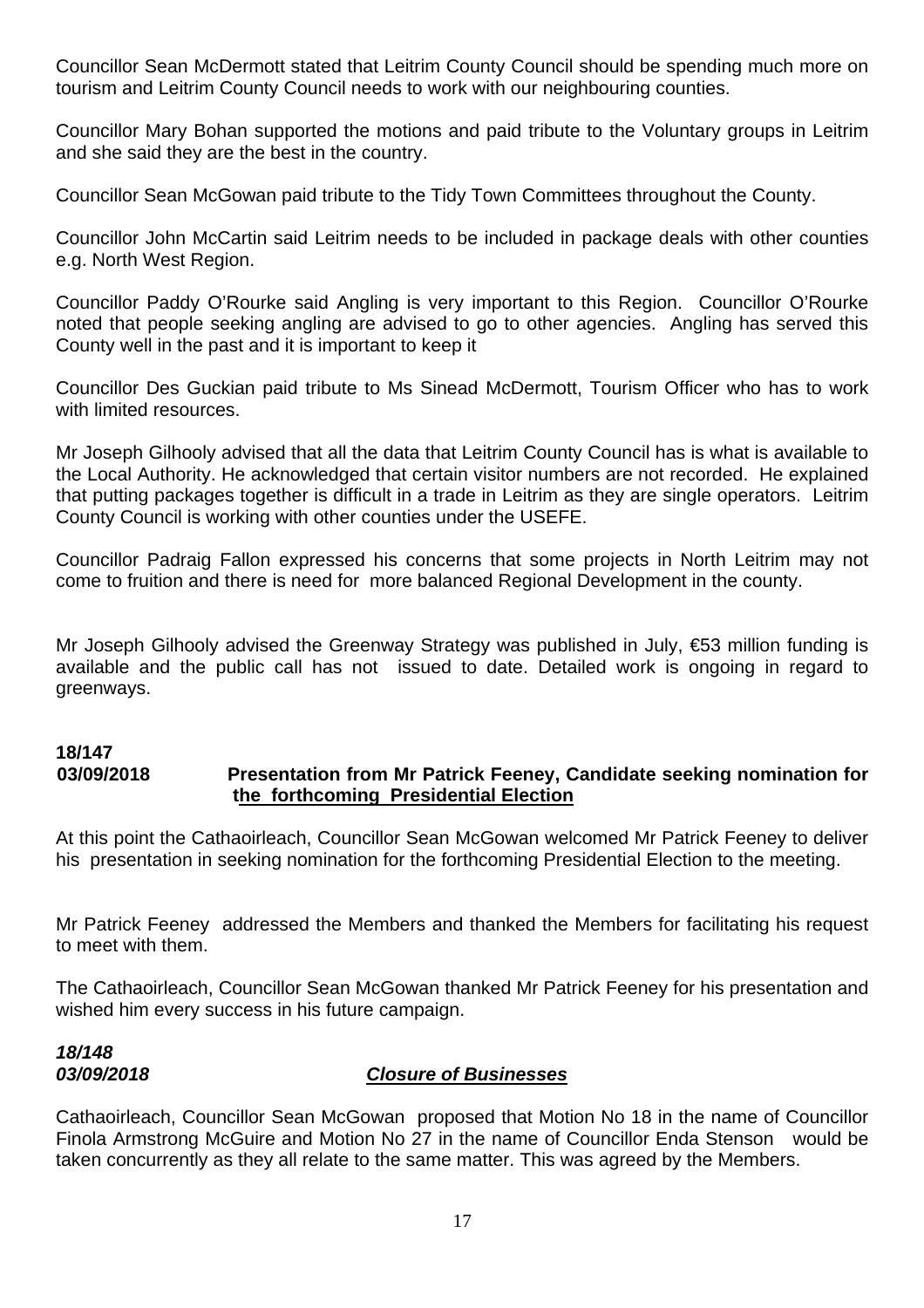#### *To consider the following Notice of Motion submitted by Councillor Finola Armstrong-McGuire;*

"In all towns in our county the face of Retail is changing rapidly. What are we doing to address the closures of businesses that have been serving communities for decades? We must take actions to ensure the town centres are vibrant community spaces and that viable business can thrive. Have surveys been done in past 3 years? What has been the uptake on Town and Village renewal in Retail? In refurbishment of old derelict buildings? Allowed to go unchecked the picture in our towns and villages will be bleak."

#### *Report by Director of Services for Economic Development, Planning, Environment and Transportation.*

"The changing concept of retail is a well recognised phenomenon both nationally and internationally. Despite numerous studies on the topic over a number of years no distinct solution has been found. Each town centre is unique in its own right and future uses and retail offerings that will be sustainable will have to work in the context of the individual town centre and general area.

Leitrim County Council has been working proactively with all stakeholders in regard to the sustaining of the County's towns and villages. In regard to the main town of each Municipal District i.e. Carrick on Shannon, Ballinamore and Manorhamilton the Council has led the establishment of town teams or similar such groupings and continues to proactively work in collaboration with the groups. Strategies and plans have been developed through thorough consultation for each of the three towns and these plans are forming the basis for projects through various funding streams such as the Town and Village Scheme and the Leader Program.

Leitrim has been extremely successful in securing funding through the T&V schemes totalling approx. €1.5 million and previously securing €350,000 through the REDZ funding initiatives. Through these schemes, which are open to public call for projects, several towns and villages have secured very worthwhile projects. The Council also has in place an incentive scheme to support start up town centre businesses in regard to rates payable.

Currently, the Council is taking significant steps and devoting substantial resources to put in place detailed funding applications for the three towns under the Urban and Rural Regeneration Programs announced recently by the Government. In addition the Council is also working with the Tier 2 towns of Mohill and Drumshanbo in regard to initiatives such as Smarter town concepts to the Food Hub."

#### *To consider the following Notice of Motion submitted by Councillor Enda Stenson;*

"May I ask our Chief Executive, does he think we have reason to be concerned at the recent number of businesses that ceased to trade in the county town of Carrick on Shannon recently? Have we as a local Authority any plans to enhance the town centre, with a view to attract in new business ventures? Is there some reason for the recent closures that we can address?"

#### *Report by Director of Services for Economic Development, Planning, Environment and Transportation.*

"The changing concept of retail is a well recognised phenomenon both nationally and internationally. Despite numerous studies on the topic over a number of years no distinct solution has been found. Each town centre is unique in its own right and future uses and retail offerings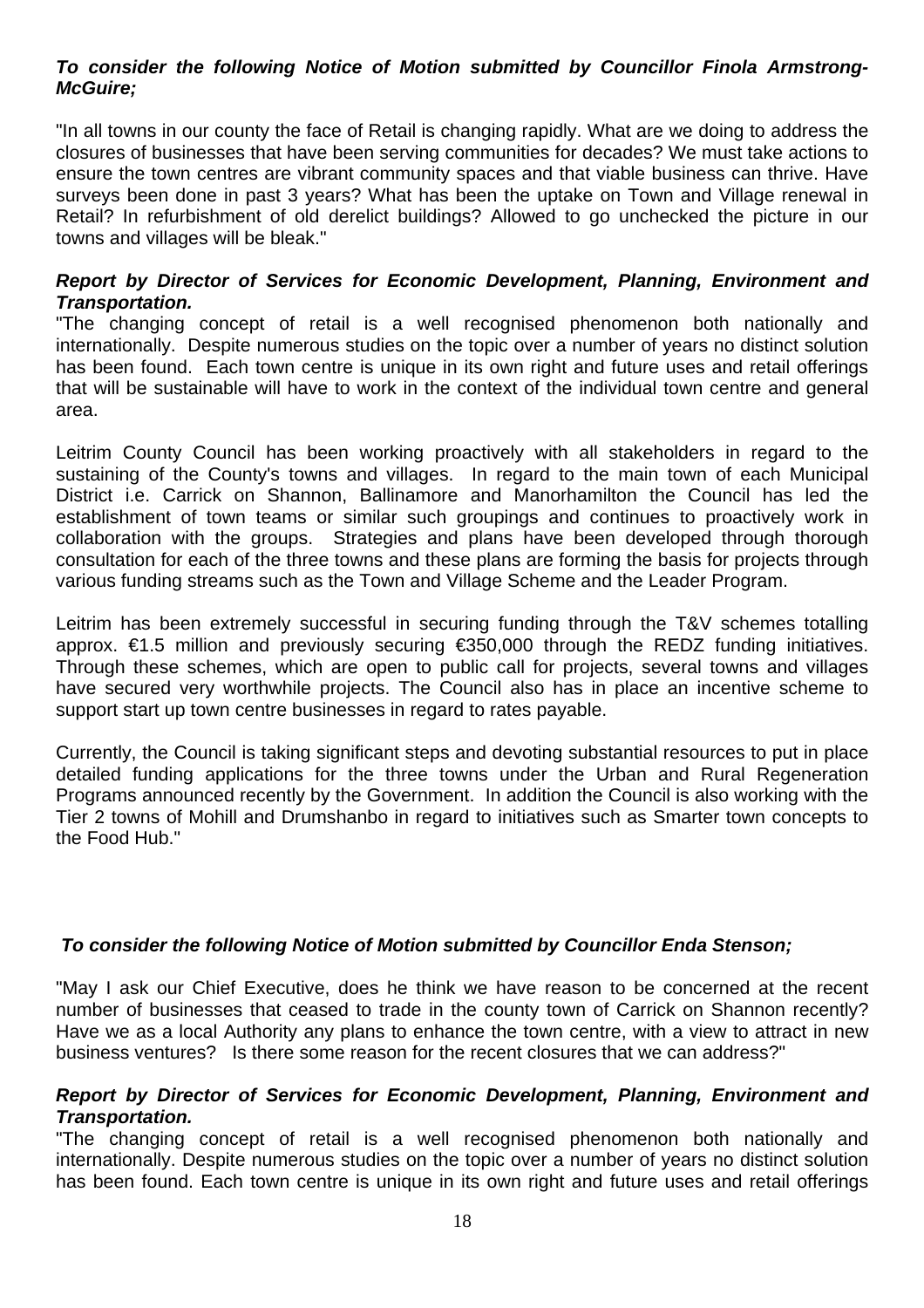that will be sustainable will have to work in the context of the individual town centre and general area.

Leitrim County Council has been working proactively with all stakeholders in regard to the sustaining of the County's towns and villages. In regard to the main town of each Municipal District i.e. Carrick on Shannon, Ballinamore and Manorhamilton the Council has led the establishment of town teams or similar such groupings and continues to proactively work in collaboration with the groups. Strategies and plans have been developed through thorough consultation for each of the three towns and these plans are forming the basis for projects through various funding streams such as the Town and Village Scheme and the Leader Program.

Leitrim has been extremely successful in securing funding through the T&V schemes totalling approx. €1.5 million and previously securing €350,000 through the REDZ funding initiatives. Through these schemes, which are open to public call for projects, several towns and villages have secured very worthwhile projects. The Council also has in place an incentive scheme to support start up town centre businesses in regard to rates payable.

Currently, the Council is taking significant steps and devoting substantial resources to put in place detailed funding applications for the three towns under the Urban and Rural Regeneration Programs announced recently by the Government. In addition the Council is also working with the Tier 2 towns of Mohill and Drumshanbo in regard to initiatives such as Smarter town concepts to the Food Hub."

Councillor Finola Armstrong McGuire welcomed Mr Justin Fannon on his appointment to Leitrim County Council as Senior Executive Officer to Economic Development and wished him well in his role.

Councillor Finola Armstrong McGuire highlighted the last few weeks in Carrick-on-Shannon with the number of businesses that have recently closed in Carrick-on-Shannon some of which have been in families for decades. Councillor Armstrong McGuire highlighted that commercial rates have been a reason why some businesses closed and all of the businesses she spoke with referred to better town centre signage which has previously been promised but hasn't been implemented.

Councillor Finola Armstrong McGuire acknowledged shopping is not what it used to be in view of shopping on-line. Councillor Armstrong McGuire said it is vital that action be taken to ensure towns centres are vibrant community spaces so that viable businesses can thrive.

Councillor Finola Armstrong McGuire proposed that exit interviews be held with the owners of those recently closed businesses in a bid to identify problems that need to be addressed.

Councillor Enda Stenson agreed that the decline in town centres needs to be addressed and he expressed his disappointment with the number of the recent closures of businesses in Carrick-on-Shannon.

Councillor Enda Stenson paid tribute to the Executive and the Community Groups to rejuvenate Mohill and praised the success projects like the Food Hub in Drumshanbo.

Councillor Seadhna Logan acknowledged that the change of face in retail is changing and there is a lack of traditional retail units in our towns and this is especially evident in Carrick-on-Shannon.

Councillor Des Guckian said that larger companies are refusing to sell to smaller shops, the cost of insurance and higher rates are also huge factors in the closure of businesses.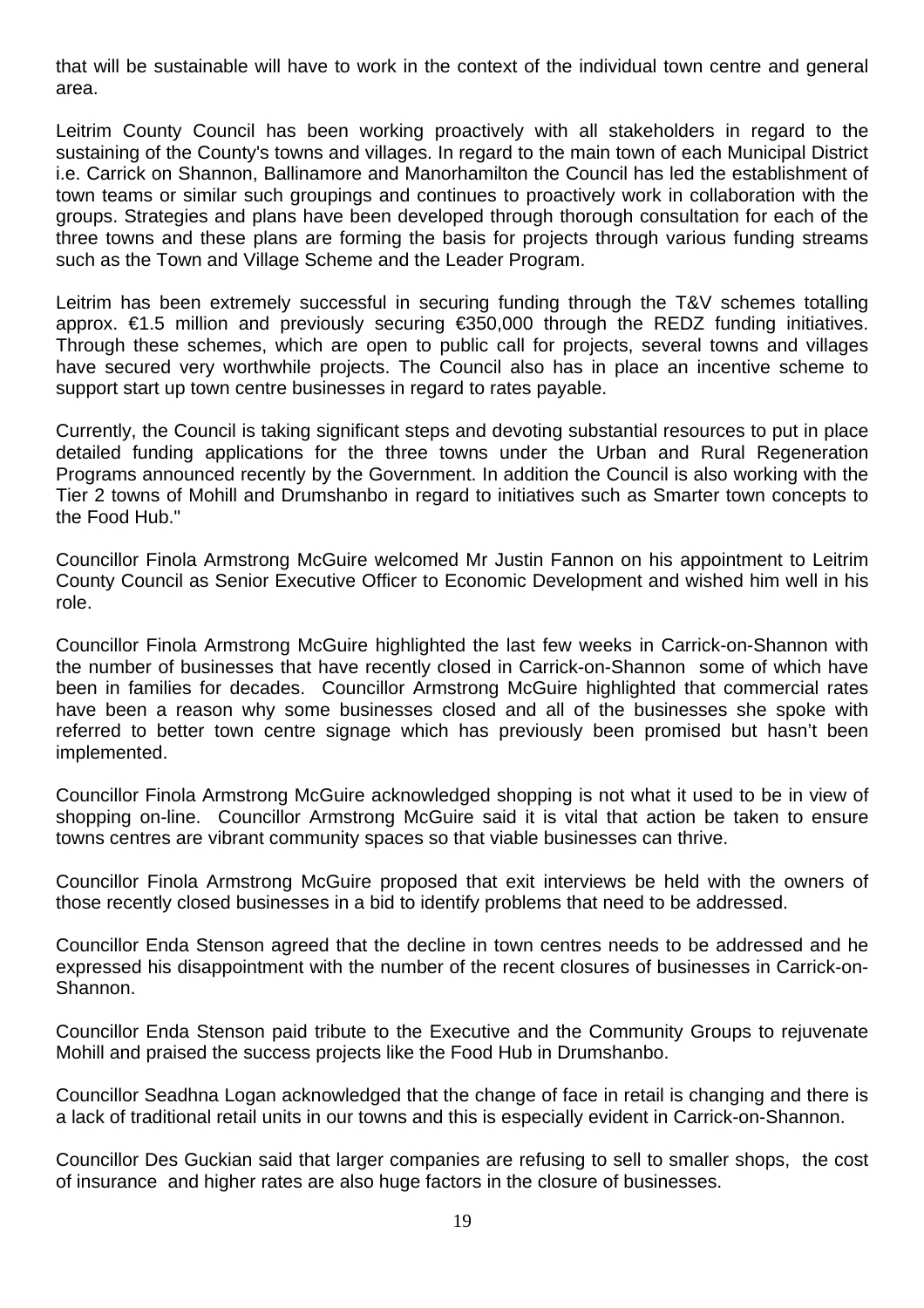Cathaoirleach, Councillor Sean McGowan noted that it is regrettable that any businesses has to close its doors and it is sad especially when long term businesses close their doors. Councillor McGowan acknowledged that on-line shopping has grown and proper signage is vital.

Mr Joseph Gilhooly referenced numerous studies on the changing face of retail over the years Each town is unique in its own right and future users and retail offerings that will be sustainable will have to work in the context of the individual town centre and general area. Leitrim County Council is working proactively in this regard through the Tidy Town Committees, Chamber of Commerce and Purple Flag to develop strategies and plans for towns and villages. These will form the basis of projects through various funding streams such as Town and Village Schemes and Leader. Plans are currently being finalised for applications for Carrick-on-Shannon, Ballinamore and Manorhamilton under the Rural and Urban Regeneration Programme.

Mr Vincent Dwyer, Head of Finance noted that the Revaluation of Process which took place in Leitrim saw 70% of ratepayers with a reduction in their rates bill and 30% saw an increase. Mr Dwyer explained that properties had not been re-valued for a number of years and businesses have grown since last re-valued. Mr Dwyer advised that ratepayers can appeal their rates and Leitrim has one of the lowest appeals in the country.

## *18/149*

## *03/09/2018 Forestry Planting*

Cathaoirleach, Councillor Sean McGowan proposed that Motion No 19 in the name of Councillor Sinead Guckian and Motion No 28 in the name of Councillor Gerry Dolan would be taken concurrently as they all relate to the same matter. This was agreed by the Members

## *To consider the following Notice of Motion submitted by Councillor Sinead Guckian;*

"At the September meeting of Leitrim County Council, I will ask the Director of Services what work has been carried out to date, following my March Motion, which was supported by members, to commence the process of amending the County Development Plan to address the growing concerns of the over-concentration of forestry planting in the county and the monoculture of silka spruce plantations. It was agreed by the Members that the proposal to amend the County Development Plan would go before the relevant SPC for further consideration."

#### *Report by Director of Services for Economic Development, Planning, Environment and Transportation.*

"Afforestation is primarily an exempted development. As outlined to the last Council meeting the County Development Plan doesn't have an impact in regard to exempted development. As a consequence following discussion at the Economic, Development, Enterprise & Planning Strategic Policy Committee meeting held on Tuesday 24th July, 2018 it was agreed that Leitrim County Council will appoint consultants to review the Landscape Character Assessment which was undertaken in 2003 and which will become relevant as a contributing document to the next review of the County Development Plan due to commence next year."

#### *To consider the following Notice of Motion submitted by Councillor Gerry Dolan;*

"There are serious impacts from the increased amount of Sitka spruce plantations in Leitrim which are having a negative impact on the economy and social fabric of our rural communities and businesses. I ask Leitrim County Council to carry out a detailed study or research into the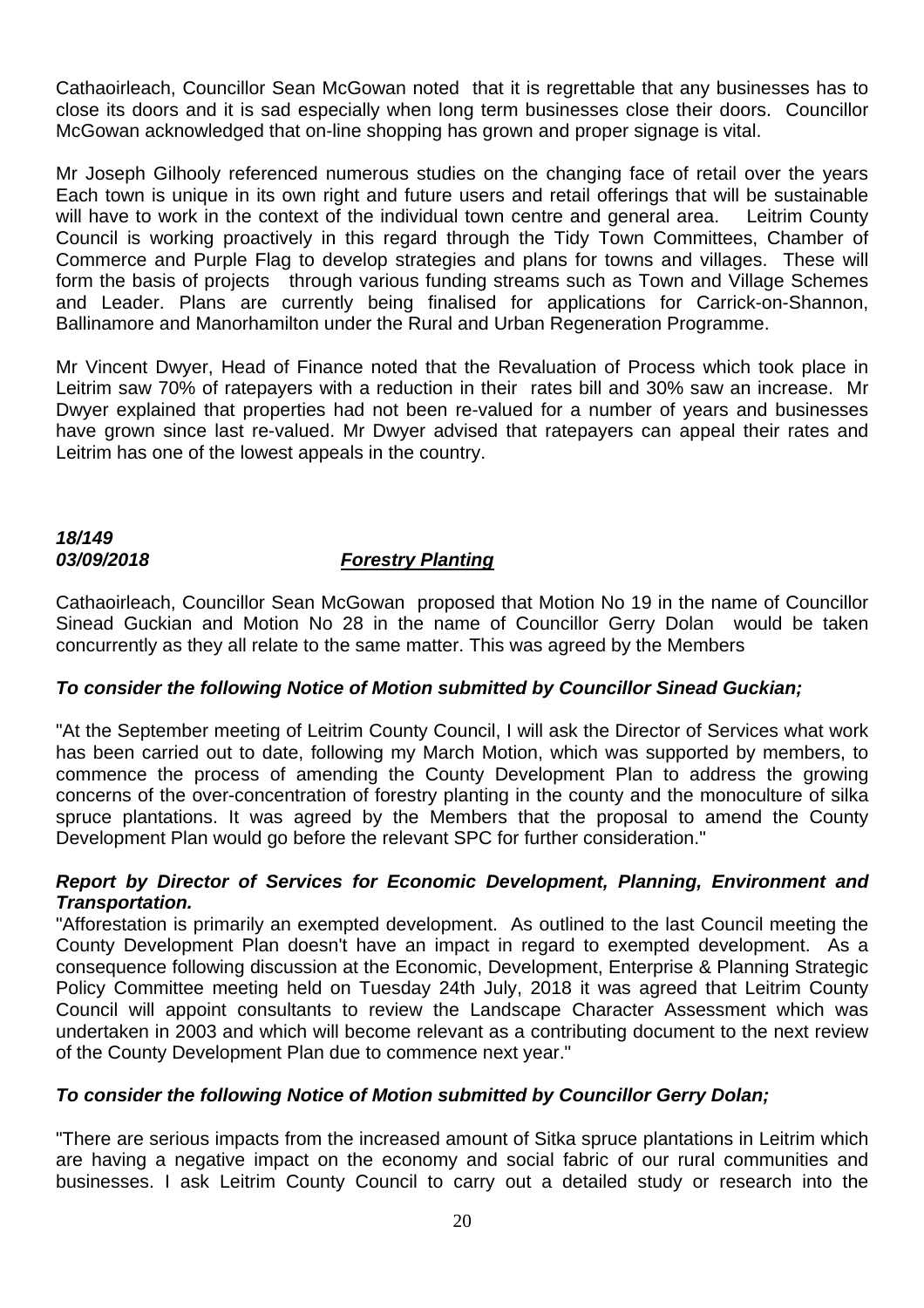decimation of our communities as a result of the plantations."

#### *Report by Director of Services for Economic Development, Planning, Environment and Transportation.*

"This matter was discussed at the Economic, Development, Enterprise & Planning Strategic Policy Committee meeting held on Tuesday 24th July, 2018. It was agreed that consideration would be given to assess the socio economic costs to the Leitrim economy of the reduction in agricultural enterprise and associated businesses / services as a result of the loss of traditional farming land to forestry and associated depopulation.

This matter was considered further following the SPC. The legitimate use of land by a land owner is a private decision for each land owner. The planting of land with trees is exempted development which now includes the provision of an entrance onto non national roads. Planting is supported by national policy and incentives to increase the extent of land planted. The merit therefore in undertaking such an exercise is questioned in the context of the above and it is therefore seen as a futile exercise."

Councillor Sinead Guckian welcomed the report and the recommendations from the Economic, Development, Enterprise and Planning Strategic Policy Committee in regard to forestry which was circulated and thanked the Committee for their report.

Councillor Sinead Guckian proposed that Leitrim County Council move forward urgently on the recommendations as set out in the report.

Councillor Sinead Guckian expressed her disappointment with regard to Item No 4 Meeting Correspondence regarding a letter received from the Minister of Agriculture, Food and the Marine regarding the Afforestration Grant and Premium Scheme which confirms that the current scheme will not be reviewed.

Councillor Gerry Dolan supported the motion and noted that the amount of Sitka Spruce Plantations in Leitrim was at 14% and has now increased to 19%. Councillor Gerry Dolan insisted that this is having an negative impact on the rural communities and something needs to be done quickly.

Councillor Brendan Barry said that it is very important that forestry is included in the County Development Plan Review next year and he proposed that all TD's approve the Bill on Forestry when it comes before the Dail.

Councillor Justin Warnock noted the terrible decline forestry is having on all over Leitrim, there are 145 townlands that nobody is living in, 100 townlands only a handful of people are now living in.

Councillor Mary Bohan referred to previous motions that have been issued to the Department in regard to the review of the afforestration grants system, calling for applications for forestry to be subject to Planning Permission and she noted they have been very dismissive. Councillor Mary Bohan proposed that Leitrim County Council write again to the earlier motion.

Councillor Des Guckian pointed out that vulture funds will be buying up land in Leitrim and the opening up of this will destroy the county and country and it is important that TD's are lobbied on this issue.

Mr Joseph Gilhooly advised Afforestation is primarily an exempted development under National Legislation and Leitrim County Council do not have the resources to find out why so many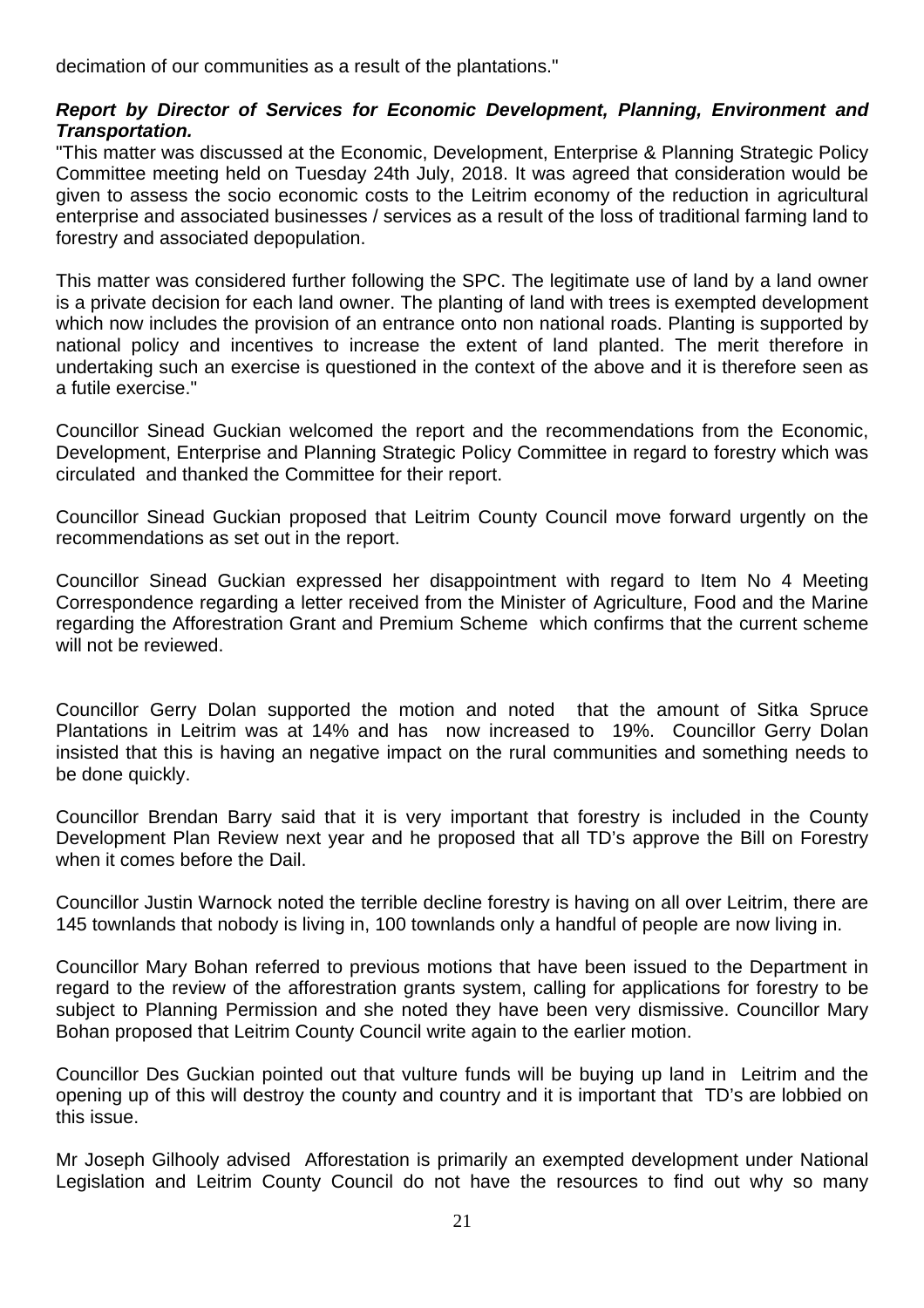townlands have a decline in them.

Councillor Sinead Guckian pointed out that there is a need to build a case that will help in changing National Policy on this issue.

## *18/150*

## *03/09/2018 Home Support Services*

## *To consider the following Notice of Motion submitted by Councillor Caroline Mulvey;*

"I ask Leitrim County Council to write to the HSE and request that funding for home support services in Leitrim be increased so that those on waiting lists can receive the home support they need and to reverse the cuts to home help that other elderly people have received."

Councillor Brendan Barry moved the motion as Councillor Caroline Mulvey was absent from the meeting.

## **Proposed by Councillor Caroline Mulvey, seconded by Councillor Padraig Fallon AND UNANIMOUSLY RESOLVED:**

"That Leitrim County Council write to the HSE and request that funding for home support services in Leitrim be increased so that those on waiting lists can receive the home support they need and to reverse the cuts to home help that other elderly people have received."

## *18/151 03/09/2018 Cluain Álainn, Clooncorrick, Carrigallen*

## *To consider the following Notice of Motion submitted by Councillor Paddy O'Rourke;*

"I wish to ask Leitrim County Council, what is the up to date position regarding the negotiations between the council and Liberty Insurance who hold the bond in respect of the development of the Cluain Álainn estate at Clooncorick Carrigallen. Cluain Álainn has been occupied since 2005. During which time the residents have endured a great number of shortcomings in the development of the estate, sewerage, drainage, lighting and final road surfacing. The residents are now anxious to know what stage the negotiations are at and when they can look forward to the completion of the necessary works and the estate been taken in charge."

#### *Report by Director of Services for Economic Development, Planning, Environment and Transportation.*

"The responsibility for completing this estate rested with the Developer of the estate and its maintenance through whatever management arrangement was put in place between the Developer and the Residents when the houses were purchased. The Council is not responsible for this and will only become responsible for the maintenance of the roads and sanitary services once the estate is taken in charge.

As part of the taking in charge process the Council has had to make a call on the Bond attached to the estate on foot of a condition forming part of the grant of permission. It is a condition of all such Bonds that they will cease to exist once an estate is taken in charge by the Council. As a consequence of such conditions the Council cannot initiate any procedures or works on any estate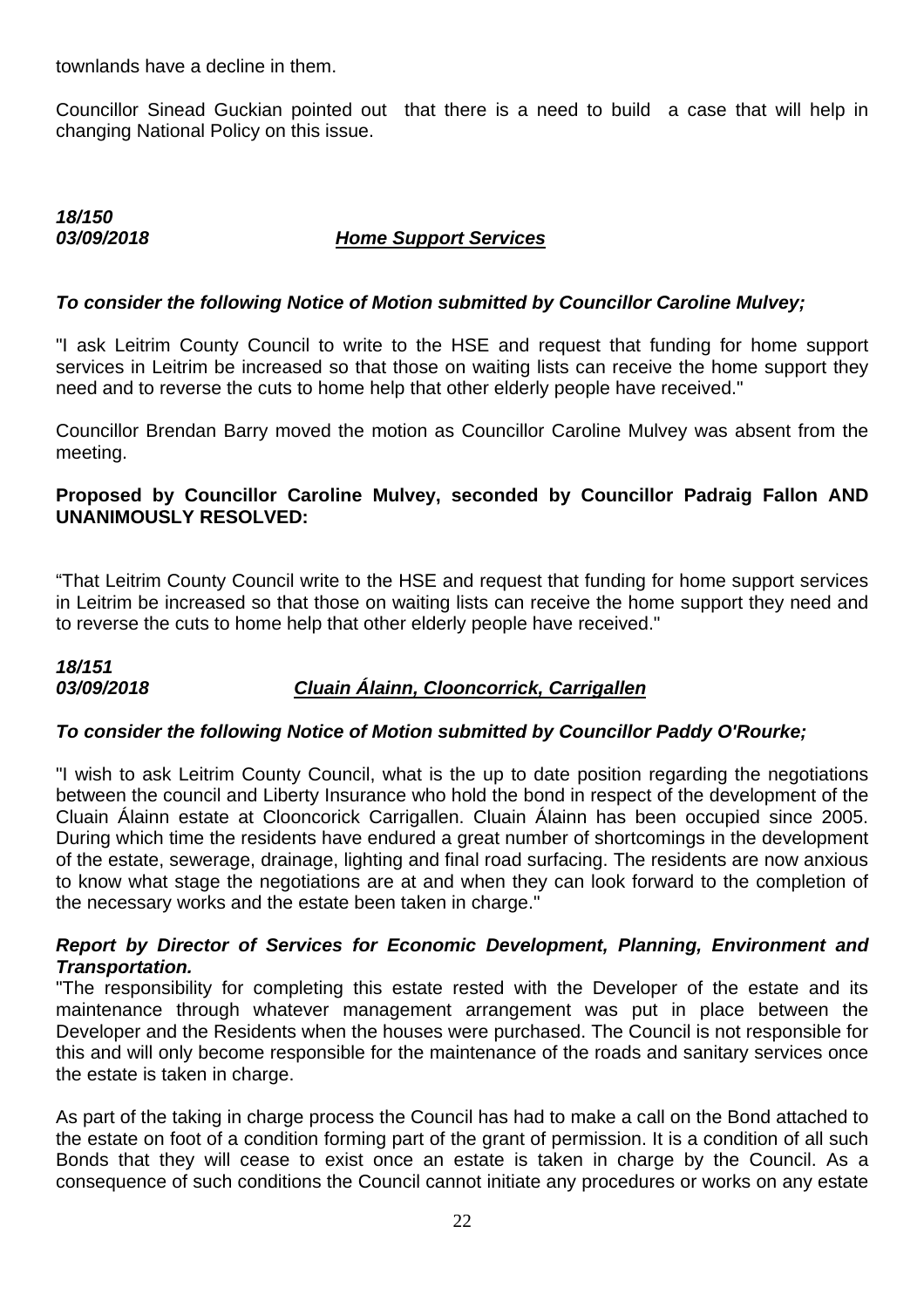where we will have to rely on the Bond to put towards any works necessary to bring an estate to a sufficient standard to enable its taking in charge.

In the case of Cluain Álainn, the Council and Bonds Company have now agreed, to a financial settlement procedure and discussions are underway as to the amount of the settlement. It is hoped that these discussions can be concluded in the near future and that the Council will then be in a position to consider taking in charge of this estate."

## *08/152 03/09/2018 2020-2040 National Planning Framework*

## *To consider the following Notice of Motion submitted by Councillor Justin Warnock;*

"I will ask for the support of the elected members to demand Designated Special Status for County Leitrim under the 2020 - 2040 National Planning Framework. Leitrim is Ireland's most rural county and our uniqueness as a sparsely populated county made up of small villages, rural communities and small farms is what defines us as a people. The NPF as it is structured when implemented will starve this county of the financial resources needed to sustain and grow our rural based economy and will be the final nail in the coffin for Leitrim's indigenous people."

## *Report by Director of Services for Economic Development, Planning, Environment and Transportation.*

"Project Ireland 2040 was launched on 16th February 2018. This is the Government's overarching policy and planning framework for the social, economic and cultural development of Ireland. It consisted of the National Planning Framework and was accompanied was the National Development Plan for the period 2018-2027.

The National Planning Framework has therefore been determined following an extensive public consultation process in which Leitrim County Council participated in fully. At no stage in this public consultation process was there a suggestion to seek special designated status for Leitrim as outlined in this Notice of Motion. However, taking into account the framework being at National level it is highly unlikely such requests would have been considered.

The next stage of implementing the National Planning Framework is the adoption of the Regional Spatial and Economic Strategy, a draft of which is expected to be published towards the end of September / beginning of October. This will allow the Council another opportunity to shape and influence the detail for our region and to reflect the positioning of Leitrim in same.

It is the funding streams made available under the National Development Plan 2018-2027 that the Council should seek to avail of in order to achieve the intention of the notice of motion."

Councillor Justin Warnock highlighted the need for Leitrim to be afforded special status.

Mr Joseph Gilhooly advised that deadline for submissions in regard to the National Planning Framework is closed. The next stage of implementing the National Planning Framework is the adoption of the Regional Spatial and Economic Strategy, a draft of which is expected to be published towards the end of September / beginning of October. This will allow the Council another opportunity to shape and influence the detail for our region and to reflect the positioning of Leitrim in same.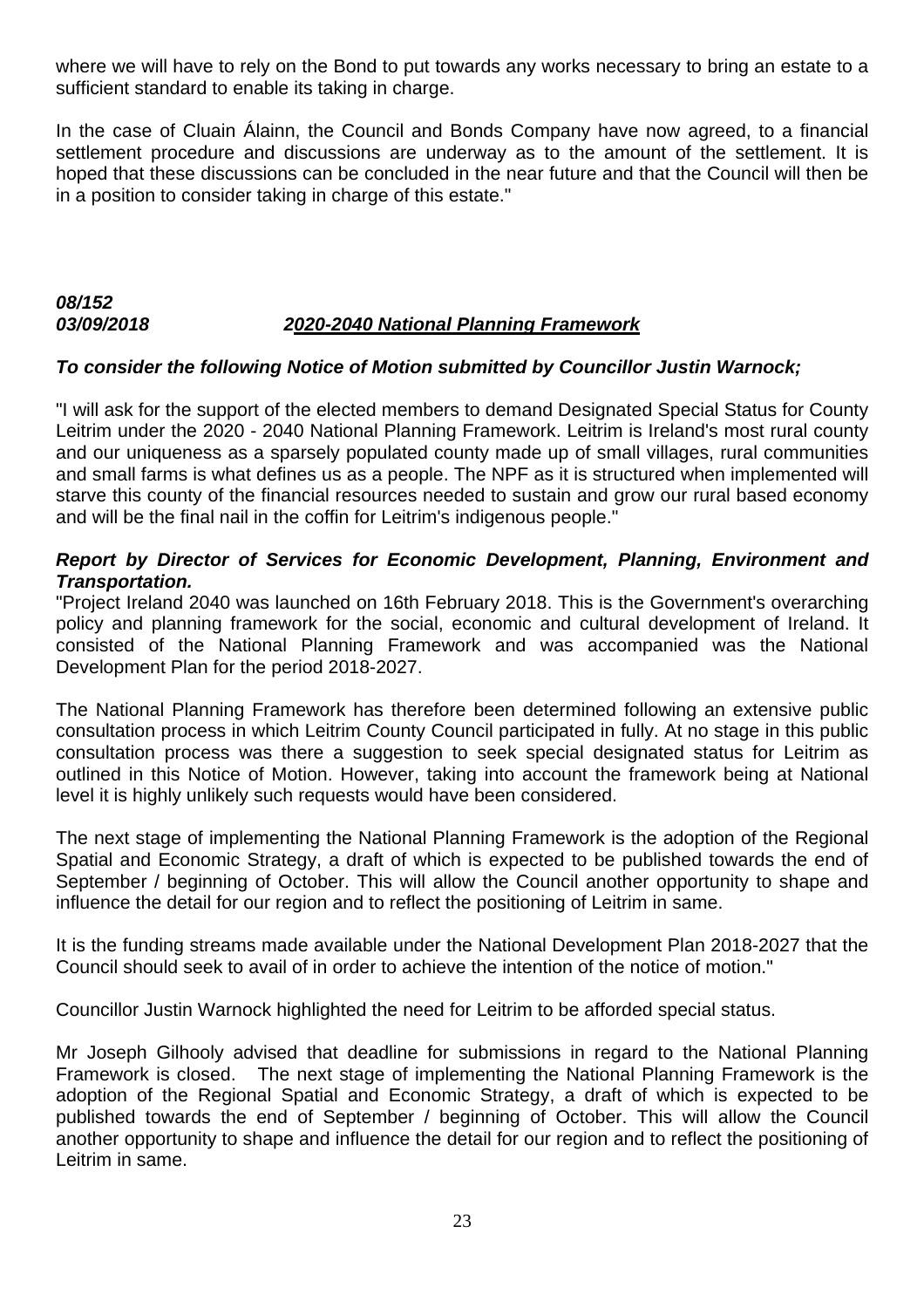Councillor Frank Dolan sought clarification if the Northern and Western Regional Assembly liaise with the local authority in drafting the Regional Spatial and Economic Strategy.

In reply to Councillor Frank Dolan, Mr Joseph Gilhooly confirmed that the Northern and Western Regional Assembly do correspond with Leitrim County Council in drafting the Regional Spatial and Economic Strategy.

#### **Proposed by Councillor Justin Warnock, seconded by Councillor Mary Bohan AND UNANIMOUSLY RESOLVED:**

"That Leitrim County Council demand Designated Special Status for County Leitrim under the 2020 - 2040 National Planning Framework. Leitrim is Ireland's most rural county and our uniqueness as a sparsely populated county made up of small villages, rural communities and small farms is what defines us as a people. The NPF as it is structured when implemented will starve this county of the financial resources needed to sustain and grow our rural based economy and will be the final nail in the coffin for Leitrim's indigenous people."

*18/153* 

## *03/09/2018 Insurance Fraud Unit*

## *To consider the following Notice of Motion submitted by Councillor Brendan Barry;*

"I request that Leitrim County Council call on the government during this current year to establish an Insurance Fraud Unit within An Garda Siochana, a national Insurance claims database and place an obligation on insurance companies to legally challenge claims that are suspected of being fraudulent. The state makes having motor Insurance a legal requirement and so has an obligation to the people, to make sure that insurance is affordable and fair."

## **Proposed by Councillor Brendan Barry, seconded by Councillor Des Guckian AND UNANIMOUSLY RESOLVED:**

"That Leitrim County Council call on the government during this current year to establish an Insurance Fraud Unit within An Garda Siochana, a national Insurance claims database and place an obligation on insurance companies to legally challenge claims that are suspected of being fraudulent. The state makes having motor Insurance a legal requirement and so has an obligation to the people, to make sure that insurance is affordable and fair."

*18/154* 

## *03/09/2018 Road Safety Authority*

#### *To consider the following Notice of Motion submitted by Councillor Seadhna Logan;*

"That Leitrim County Council calls on the RSA (Road Safety Authority) to install a permanent full time driver tester in County Leitrim to address the backlog of driving tests in the county as a matter of priority."

#### **Proposed by Councillor Seadhna Logan, seconded by Councillor Sean McGowan AND UNANIMOUSLY RESOLVED:**